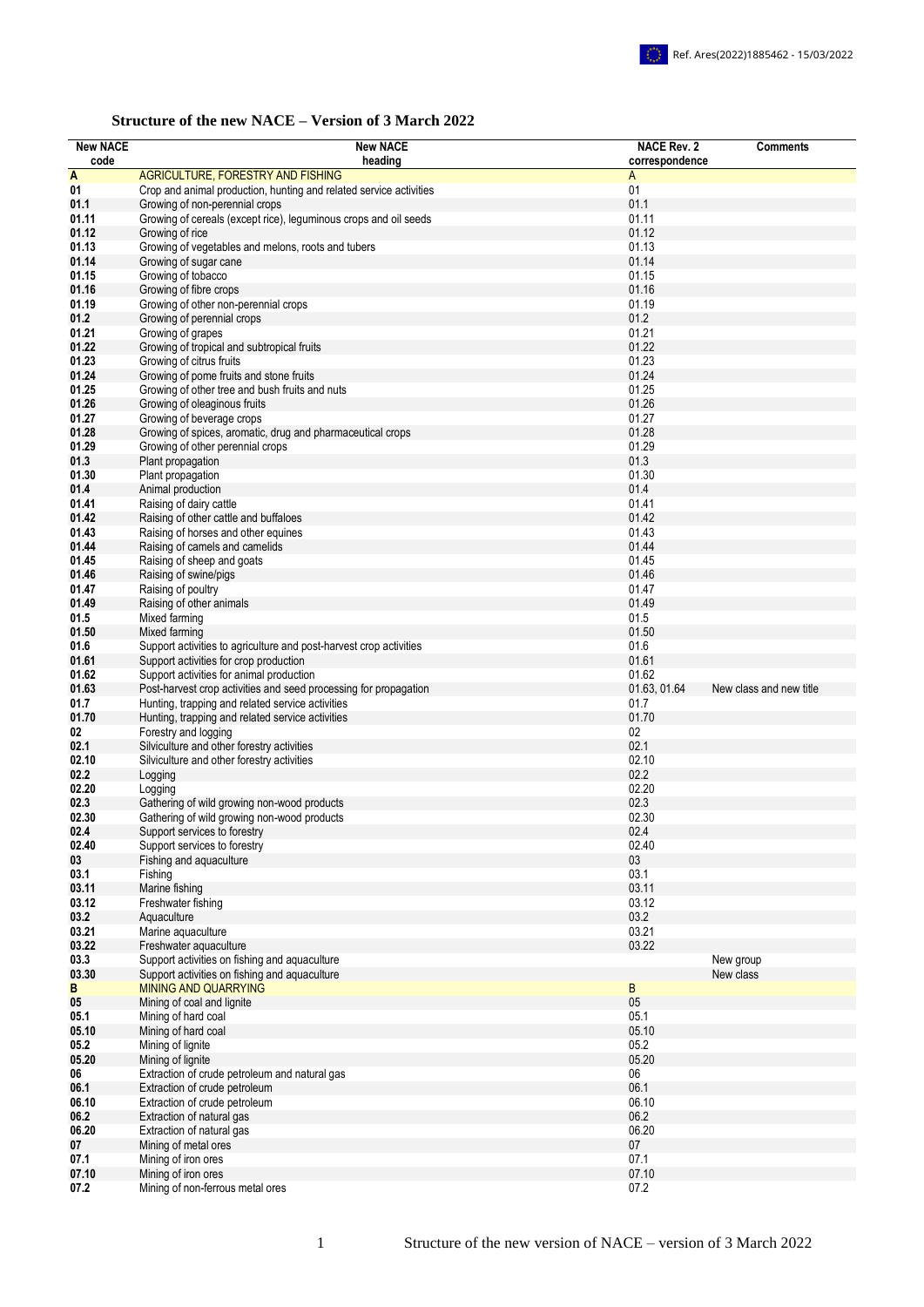| <b>New NACE</b> | <b>New NACE</b>                                                                   | <b>NACE Rev. 2</b> | <b>Comments</b>                |
|-----------------|-----------------------------------------------------------------------------------|--------------------|--------------------------------|
| code            | heading                                                                           | correspondence     |                                |
| 07.21           | Mining of uranium and thorium ores                                                | 07.21              |                                |
| 07.29           | Mining of other non-ferrous metal ores                                            | 07.29              |                                |
| 08              | Other mining and quarrying                                                        | 08                 |                                |
| 08.1            | Quarrying of stone, sand and clay                                                 | 08.1               |                                |
| 08.11           | Quarrying of stone, gypsum, slate and other stones                                | 08.11              | New title                      |
| 08.12           | Operation of gravel and sand pits; mining of clays and kaolin                     | 08.12              |                                |
| 08.9            | Mining and quarrying n.e.c.                                                       | 08.9               |                                |
| 08.91           | Mining of chemical and fertiliser minerals                                        | 08.91              |                                |
| 08.92           | Extraction of peat                                                                | 08.92              |                                |
| 08.93           | Extraction of salt                                                                | 08.93              |                                |
| 08.99           | Other mining and quarrying n.e.c.                                                 | 08.99              |                                |
| 09              | Mining support service activities                                                 | 09                 |                                |
| 09.1            | Support activities for petroleum and natural gas extraction                       | 09.1               |                                |
| 09.10           | Support activities for petroleum and natural gas extraction                       | 09.10              |                                |
| 09.9            | Support activities for other mining and quarrying                                 | 09.9               |                                |
| 09.90           | Support activities for other mining and quarrying                                 | 09.90              |                                |
| C               | <b>MANUFACTURING</b>                                                              | С                  |                                |
| 10              | Manufacture of food products                                                      | 10                 |                                |
| 10.1            | Processing and preserving of meat and production of meat products                 | 10.1               |                                |
| 10.11           | Processing and preserving of meat, except of poultry meat                         | 10.11              | New title                      |
| 10.12           | Processing and preserving of poultry meat                                         | 10.12              |                                |
| 10.13           | Production of meat and poultry meat products                                      | 10.13              |                                |
| 10.2            | Processing and preserving of fish, crustaceans and molluscs                       | 10.2               |                                |
| 10.20           | Processing and preserving of fish, crustaceans and molluscs                       | 10.20              |                                |
| 10.3            | Processing and preserving of fruit and vegetables                                 | 10.3               |                                |
| 10.31           | Processing and preserving of potatoes                                             | 10.31              |                                |
| 10.32           | Manufacture of fruit and vegetable juice                                          | 10.32              |                                |
| 10.39           | Other processing and preserving of fruit and vegetables                           | 10.39              |                                |
| 10.4            | Manufacture of vegetable and animal oils and fats                                 | 10.4               |                                |
| 10.41           | Manufacture of oils and fats                                                      | 10.41              |                                |
| 10.42           | Manufacture of margarine and similar edible fats                                  | 10.42              |                                |
| 10.5            | Manufacture of dairy products and edible ice                                      | 10.5               | New title                      |
| 10.51           | Manufacture of diary products                                                     | 10.51              | New title                      |
| 10.52           | Manufacture of ice-cream and other edible ice                                     | 10.52              | New title                      |
| 10.6            | Manufacture of grain mill products, starches and starch products                  | 10.6               |                                |
| 10.61           | Manufacture of grain mill products                                                | 10.61              |                                |
| 10.62           | Manufacture of starches and starch products                                       | 10.62              |                                |
| 10.7            | Manufacture of bakery and farinaceous products                                    | 10.7               |                                |
| 10.71           | Manufacture of bread; manufacture of fresh pastry goods and cakes                 | 10.71              |                                |
| 10.72           | Manufacture of rusks, biscuits, preserved pastries and cakes                      | 10.72              | New title                      |
| 10.73           | Manufacture of farinaceous products                                               | 10.73              | New title                      |
| 10.8            | Manufacture of other food products                                                | 10.8               |                                |
| 10.81           | Manufacture of sugar                                                              | 10.81              |                                |
| 10.82           | Manufacture of cocoa, chocolate and sugar confectionery                           | 10.82              |                                |
| 10.83           | Processing of tea and coffee                                                      | 10.83              |                                |
| 10.84           | Manufacture of condiments and seasonings                                          | 10.84              |                                |
| 10.85           | Manufacture of prepared meals and dishes                                          | 10.85              |                                |
| 10.86           | Manufacture of homogenised food preparations and dietetic food                    | 10.86              |                                |
| 10.89           | Manufacture of other food products n.e.c.                                         | 10.89              |                                |
| 10.9            | Manufacture of prepared animal feeds                                              | 10.9               |                                |
| 10.91           | Manufacture of prepared feeds for farm animals                                    | 10.91<br>10.92     |                                |
| 10.92           | Manufacture of prepared pet foods                                                 |                    |                                |
| 11              | Manufacture of beverages                                                          | 11                 |                                |
| 11.0            | Manufacture of beverages                                                          | 11.0<br>11.01      |                                |
| 11.01<br>11.02  | Distilling, rectifying and blending of spirits                                    | 11.02              | Partially moved to 11.03       |
|                 | Manufacture of wine from grape                                                    |                    | New title and enlarged content |
| 11.03           | Manufacture of cider and other fruit fermented beverages                          | 11.03, 11.02       | (part of 11.02)                |
| 11.04           | Manufacture of other non-distilled fermented beverages                            | 11.04              |                                |
| 11.05           | Manufacture of beer                                                               | 11.05              |                                |
| 11.06           | Manufacture of malt                                                               | 11.06              |                                |
| 11.07           | Manufacture of soft drinks; production of mineral waters and other bottled waters | 11.07              |                                |
| 12              | Manufacture of tobacco products                                                   | 12                 |                                |
| 12.0            | Manufacture of tobacco products                                                   | 12.0               |                                |
| 12.00           | Manufacture of tobacco products                                                   | 12.00              |                                |
| 13              | Manufacture of textiles                                                           | 13                 |                                |
| 13.1            | Preparation and spinning of textile fibres                                        | 13.1               |                                |
| 13.10           | Preparation and spinning of textile fibres                                        | 13.10              |                                |
| 13.2            | Weaving of textiles                                                               | 13.2               |                                |
| 13.20           | Weaving of textiles                                                               | 13.20              |                                |
| 13.3            | Finishing of textiles                                                             | 13.3               |                                |
| 13.30           | Finishing of textiles                                                             | 13.30              |                                |
| 13.9            | Manufacture of other textiles                                                     | 13.9               |                                |
| 13.91           | Manufacture of knitted and crocheted fabrics                                      | 13.91              |                                |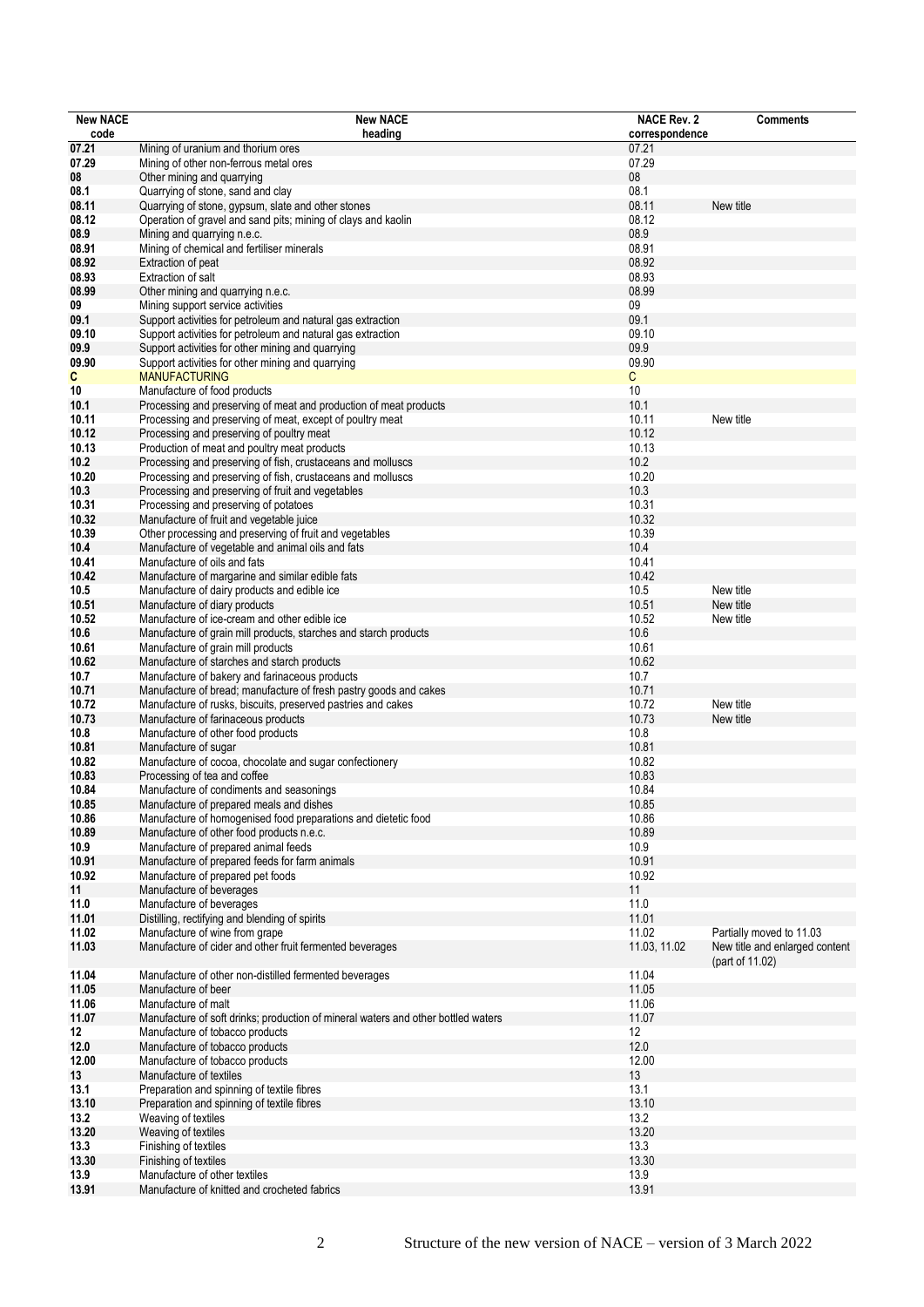| <b>New NACE</b> | <b>New NACE</b>                                                                                                                    | <b>NACE Rev. 2</b> | <b>Comments</b>                                                                                                      |
|-----------------|------------------------------------------------------------------------------------------------------------------------------------|--------------------|----------------------------------------------------------------------------------------------------------------------|
| code            | heading                                                                                                                            | correspondence     |                                                                                                                      |
| 13.92           | Manufacture of household textile articles                                                                                          | 13.92              | New title<br>New content (part of 13.20<br>moved here)                                                               |
| 13.93           | Manufacture of carpets and rugs                                                                                                    | 13.93              |                                                                                                                      |
| 13.94           | Manufacture of cordage, rope, twine and netting                                                                                    | 13.94              |                                                                                                                      |
| 13.95           | Manufacture of non-wovens and non-woven articles, except apparel                                                                   | 13.95              | New title                                                                                                            |
| 13.96           | Manufacture of other technical and industrial textiles                                                                             | 13.20, 13.96       |                                                                                                                      |
| 13.99           | Manufacture of other textiles n.e.c.                                                                                               | 13.99              |                                                                                                                      |
| 14              | Manufacture of wearing apparel                                                                                                     | 14                 |                                                                                                                      |
| 14.1            | Manufacture of wearing apparel                                                                                                     | 14.1               | New title                                                                                                            |
| 14.11           | Manufacture of outerwear                                                                                                           | 14.13, 14.31,      | New class                                                                                                            |
|                 |                                                                                                                                    | 14.39              | Previous 14.13 and 14.39                                                                                             |
| 14.12           | Manufacture of underwear                                                                                                           | 14.14, 14.31       | New class<br>Previous 14.14, including<br>baby's underwear garments<br>but excluding shirts, T-Shirts<br>and blouses |
| 14.13           | Manufacture of leather clothes and fur apparel                                                                                     | 14.11, 14.20       | New class<br>Previous 14.11 and 14.20                                                                                |
| 14.14           | Manufacture of workwear                                                                                                            | 14.12              | Old class 14.12                                                                                                      |
| 14.19           | Manufacture of other wearing apparel and accessories n.e.c.                                                                        | 14.19              | New title                                                                                                            |
| 15              | Manufacture of leather and related products of other materials                                                                     | 15                 |                                                                                                                      |
| 15.1            | Tanning, dyeing, dressing of leather and fur; manufacture of luggage, handbags, saddlery and harness                               | 15.1               | New title                                                                                                            |
| 15.11           | Tanning and dressing of leather; dressing and dyeing of fur                                                                        | 15.11              |                                                                                                                      |
| 15.12           | Manufacture of luggage, handbags, saddlery and harness of any material                                                             | 15.12              | New title                                                                                                            |
| 15.2            | Manufacture of footwear                                                                                                            | 15.2               |                                                                                                                      |
| 15.20           | Manufacture of footwear                                                                                                            | 15.20              |                                                                                                                      |
| 16              | Manufacture of wood and of products of wood and cork, except furniture; manufacture of articles of straw<br>and plaiting materials | 16                 |                                                                                                                      |
| 16.1            | Sawmilling and planing of wood; processing and finishing of wood                                                                   | 16.1               | New title                                                                                                            |
| 16.11           | Sawmilling and planing of wood                                                                                                     | 16.10              | New code                                                                                                             |
| 16.12           | Processing and finishing of wood                                                                                                   | 16.10              | New class (split of old 16.10)                                                                                       |
| 16.2            | Manufacture of products of wood, cork, straw and plaiting materials                                                                | 16.2               |                                                                                                                      |
| 16.21           | Manufacture of veneer sheets and wood-based panels                                                                                 | 16.21              |                                                                                                                      |
| 16.22           | Manufacture of assembled parquet floors                                                                                            | 16.22              |                                                                                                                      |
| 16.23           | Manufacture of other builders' carpentry and joinery                                                                               | 16.23              |                                                                                                                      |
| 16.24           | Manufacture of wooden containers                                                                                                   | 16.24              |                                                                                                                      |
| 16.25           | Finishing of products of wood                                                                                                      | 16.29              | New class                                                                                                            |
| 16.26           | Manufacture of doors and windows of wood                                                                                           | 16.29              | New title<br>New class                                                                                               |
| 16.27           | Manufacture of solid fuels from biomass                                                                                            | 16.29              | New title<br>New class                                                                                               |
| 16.29           | Manufacture of other products of wood; manufacture of articles of cork, straw and plaiting materials                               | 16.29              |                                                                                                                      |
| 17              | Manufacture of paper and paper products                                                                                            | 17                 |                                                                                                                      |
| 17.1            | Manufacture of pulp, paper and paperboard                                                                                          | 17.1               |                                                                                                                      |
| 17.11           | Manufacture of pulp                                                                                                                | 17.11              |                                                                                                                      |
| 17.12           | Manufacture of paper and paperboard                                                                                                | 17.12              |                                                                                                                      |
| 17.2            | Manufacture of articles of paper and paperboard                                                                                    | 17.2               |                                                                                                                      |
| 17.21           | Manufacture of corrugated paper, paperboard and containers of paper and paperboard                                                 | 17.21              | New title                                                                                                            |
| 17.22           | Manufacture of household and sanitary goods and of toilet requisites                                                               | 17.22              |                                                                                                                      |
| 17.23           | Manufacture of paper stationery                                                                                                    | 17.23              |                                                                                                                      |
| 17.24           | Manufacture of wallpaper                                                                                                           | 17.24              |                                                                                                                      |
| 17.29           | Manufacture of other articles of paper and paperboard                                                                              | 17.29              |                                                                                                                      |
| 18              | Printing and reproduction of recorded media                                                                                        | 18                 |                                                                                                                      |
| 18.1            | Printing and service activities related to printing                                                                                | 18.1               |                                                                                                                      |
| 18.11           | Printing of newspapers                                                                                                             | 18.11              |                                                                                                                      |
| 18.12           | Other printing                                                                                                                     | 18.12              |                                                                                                                      |
| 18.13           | Pre-press and pre-media services                                                                                                   | 18.13              |                                                                                                                      |
| 18.14           | Binding and related services                                                                                                       | 18.14              |                                                                                                                      |
| 18.2            | Reproduction of recorded media                                                                                                     | 18.2               |                                                                                                                      |
| 18.20           | Reproduction of recorded media                                                                                                     | 18.20              |                                                                                                                      |
| 19              | Manufacture of coke and refined petroleum products                                                                                 | 19                 |                                                                                                                      |
| 19.1            | Manufacture of coke oven products                                                                                                  | 19.1               |                                                                                                                      |
| 19.10           | Manufacture of coke oven products                                                                                                  | 19.10              |                                                                                                                      |
| 19.2            | Manufacture of refined petroleum products and fossil fuel products                                                                 | 19.2               | New title                                                                                                            |
| 19.20           | Manufacture of refined petroleum products and fossil fuel products                                                                 | 19.20              | New title                                                                                                            |
| 20              | Manufacture of chemicals and chemical products                                                                                     | 20                 |                                                                                                                      |
| 20.1            | Manufacture of basic chemicals, fertilisers and nitrogen compounds, plastics and synthetic rubber in<br>primary forms              | 20.1               |                                                                                                                      |
| 20.11           | Manufacture of industrial gases                                                                                                    | 20.11              |                                                                                                                      |
| 20.12           | Manufacture of dyes and pigments                                                                                                   | 20.12              |                                                                                                                      |
| 20.13           | Manufacture of other inorganic basic chemicals                                                                                     | 20.13              |                                                                                                                      |
| 20.14           | Manufacture of other organic basic chemicals                                                                                       | 20.14              |                                                                                                                      |
| 20.15           | Manufacture of fertilisers and nitrogen compounds                                                                                  | 20.15              |                                                                                                                      |
|                 |                                                                                                                                    |                    |                                                                                                                      |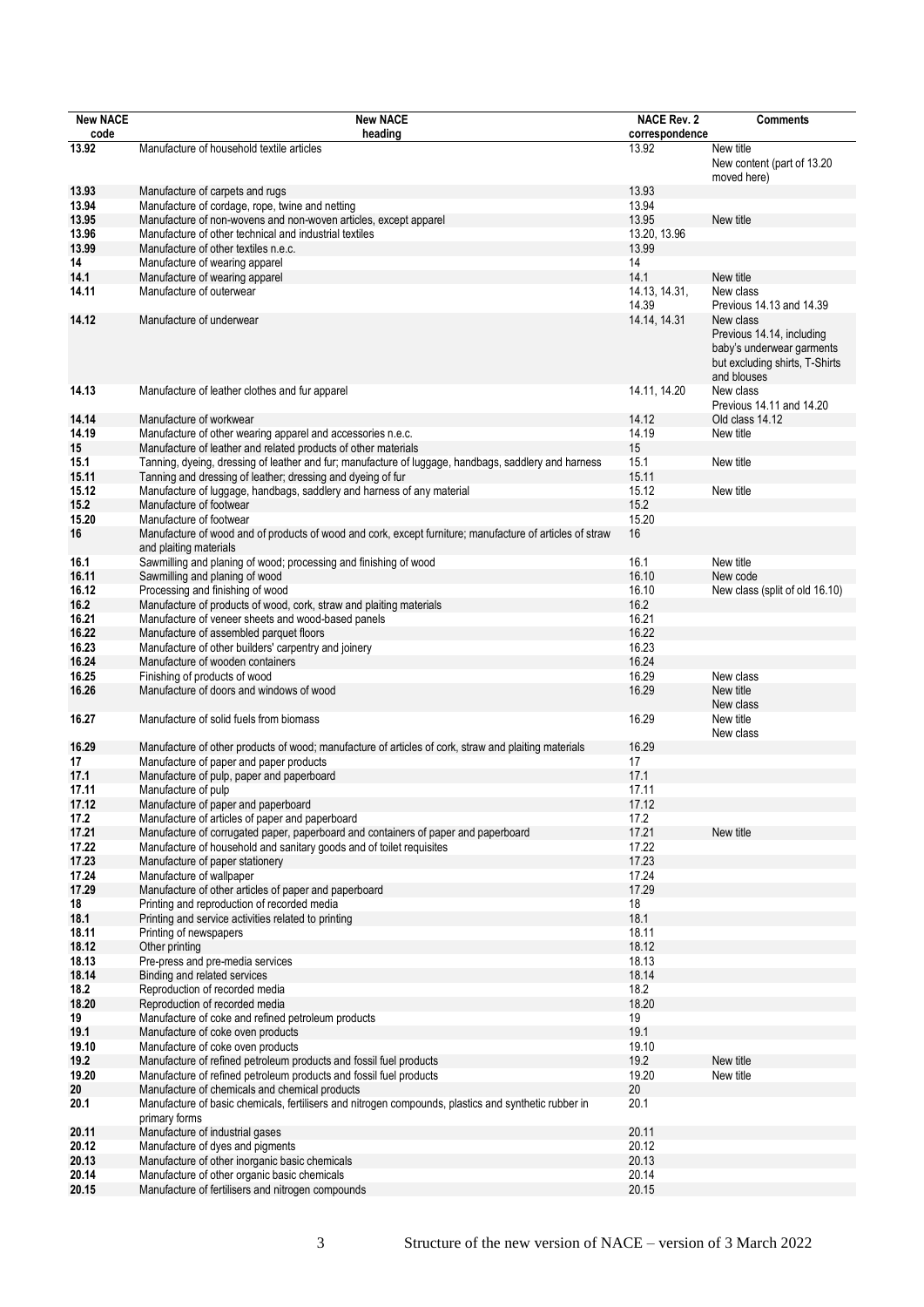| <b>New NACE</b> | <b>New NACE</b>                                                                                                                                                    | <b>NACE Rev. 2</b>   | <b>Comments</b>                 |
|-----------------|--------------------------------------------------------------------------------------------------------------------------------------------------------------------|----------------------|---------------------------------|
| code            | heading                                                                                                                                                            | correspondence       |                                 |
| 20.16           | Manufacture of plastics in primary forms                                                                                                                           | 20.16                |                                 |
| 20.17           | Manufacture of synthetic rubber in primary forms                                                                                                                   | 20.17                |                                 |
| 20.2            | Manufacture of pesticides and other agrochemical products                                                                                                          | 20.2                 |                                 |
| 20.20           | Manufacture of pesticides and other agrochemical products                                                                                                          | 20.20                |                                 |
| 20.3<br>20.30   | Manufacture of paints, varnishes and similar coatings, printing ink and mastics<br>Manufacture of paints, varnishes and similar coatings, printing ink and mastics | 20.3<br>20.30        |                                 |
| 20.4            | Manufacture of soap and detergents, cleaning and polishing preparations, perfumes and toilet preparations                                                          | 20.4                 |                                 |
| 20.41           | Manufacture of soap and detergents, cleaning and polishing preparations                                                                                            | 20.41                |                                 |
| 20.42           | Manufacture of perfumes and toilet preparations                                                                                                                    | 20.42                |                                 |
| 20.5            | Manufacture of other chemical products                                                                                                                             | 20.5                 |                                 |
| 20.51           | Manufacture of liquid bio-fuels                                                                                                                                    | 20.59                | New class                       |
|                 |                                                                                                                                                                    |                      | Old 20.51 integrated into 20.59 |
| 20.59           | Manufacture of other chemical products                                                                                                                             | 20.51, 20.52,        |                                 |
| 20.6            | Manufacture of man-made fibres                                                                                                                                     | 20.53, 20.59<br>20.6 |                                 |
| 20.60           | Manufacture of man-made fibres                                                                                                                                     | 20.60                |                                 |
| 21              | Manufacture of basic pharmaceutical products and pharmaceutical preparations                                                                                       | 21                   |                                 |
| 21.1            | Manufacture of basic pharmaceutical products                                                                                                                       | 21.1                 |                                 |
| 21.10           | Manufacture of basic pharmaceutical products                                                                                                                       | 21.10                |                                 |
| 21.2            | Manufacture of pharmaceutical preparations                                                                                                                         | 21.2                 |                                 |
| 21.20           | Manufacture of pharmaceutical preparations                                                                                                                         | 21.20                |                                 |
| 22              | Manufacture of rubber and plastic products                                                                                                                         | 22                   |                                 |
| 22.1            | Manufacture of rubber products                                                                                                                                     | 22.1                 |                                 |
| 22.11           | Manufacture of rubber tyres and tubes; retreading and rebuilding of rubber tyres                                                                                   | 22.11                |                                 |
| 22.19           | Manufacture of other rubber products                                                                                                                               | 22.19                |                                 |
| 22.2            | Manufacture of plastic products                                                                                                                                    | 22.2<br>22.21        |                                 |
| 22.21<br>22.22  | Manufacture of plastic plates, sheets, tubes and profiles                                                                                                          | 22.22                |                                 |
| 22.23           | Manufacture of plastic packing goods<br>Manufacture of builders' ware of plastic                                                                                   | 22.23                |                                 |
| 22.24           | Processing and finishing of plastics                                                                                                                               | 22.21, 22.22,        | New class                       |
|                 |                                                                                                                                                                    | 22.23                |                                 |
| 22.25           | Manufacture of doors and windows of plastic                                                                                                                        | 22.29                | New title                       |
|                 |                                                                                                                                                                    |                      | New class                       |
| 22.29           | Manufacture of other plastic products                                                                                                                              | 22.29                |                                 |
| 23              | Manufacture of other non-metallic mineral products                                                                                                                 | 23                   |                                 |
| 23.1            | Manufacture of glass and glass products                                                                                                                            | 23.1                 |                                 |
| 23.11<br>23.12  | Manufacture of flat glass                                                                                                                                          | 23.11<br>23.12       |                                 |
| 23.13           | Shaping and processing of flat glass<br>Manufacture of hollow glass                                                                                                | 23.13                |                                 |
| 23.14           | Manufacture of glass fibres                                                                                                                                        | 23.14                |                                 |
| 23.19           | Manufacture and processing of other glass, including technical glassware                                                                                           | 23.19                |                                 |
| 23.2            | Manufacture of refractory products                                                                                                                                 | 23.2                 |                                 |
| 23.20           | Manufacture of refractory products                                                                                                                                 | 23.20                |                                 |
| 23.3            | Manufacture of clay building materials                                                                                                                             | 23.3                 |                                 |
| 23.31           | Manufacture of ceramic tiles and flags                                                                                                                             | 23.31                |                                 |
| 23.32           | Manufacture of bricks, tiles and construction products, in baked clay                                                                                              | 23.32                |                                 |
| 23.4            | Manufacture of other porcelain and ceramic products                                                                                                                | 23.4                 |                                 |
| 23.41<br>23.42  | Manufacture of ceramic household and ornamental articles<br>Manufacture of ceramic sanitary fixtures                                                               | 23.41<br>23.42       |                                 |
| 23.43           | Manufacture of ceramic insulators and insulating fittings                                                                                                          | 23.43                |                                 |
| 23.44           | Manufacture of other technical ceramic products                                                                                                                    | 23.44                |                                 |
| 23.49           | Manufacture of other ceramic products                                                                                                                              | 23.49                |                                 |
| 23.5            | Manufacture of cement, lime and plaster                                                                                                                            | 23.5                 |                                 |
| 23.51           | Manufacture of cement                                                                                                                                              | 23.51                |                                 |
| 23.52           | Manufacture of lime and plaster                                                                                                                                    | 23.52                |                                 |
| 23.6            | Manufacture of articles of concrete, cement and plaster                                                                                                            | 23.6                 |                                 |
| 23.61           | Manufacture of concrete products for construction purposes                                                                                                         | 23.61                |                                 |
| 23.62           | Manufacture of plaster products for construction purposes                                                                                                          | 23.62                |                                 |
| 23.63<br>23.64  | Manufacture of ready-mixed concrete<br>Manufacture of mortars                                                                                                      | 23.63<br>23.64       |                                 |
| 23.65           | Manufacture of fibre cement                                                                                                                                        | 23.65                |                                 |
| 23.69           | Manufacture of other articles of concrete, plaster and cement                                                                                                      | 23.69                |                                 |
| 23.7            | Cutting, shaping and finishing of stone                                                                                                                            | 23.7                 |                                 |
| 23.70           | Cutting, shaping and finishing of stone                                                                                                                            | 23.70                |                                 |
| 23.9            | Manufacture of abrasive products and non-metallic mineral products n.e.c.                                                                                          | 23.9                 |                                 |
| 23.91           | Production of abrasive products                                                                                                                                    | 23.91                |                                 |
| 23.99           | Manufacture of other non-metallic mineral products n.e.c.                                                                                                          | 23.99                |                                 |
| 24              | Manufacture of basic metals                                                                                                                                        | 24                   |                                 |
| 24.1            | Manufacture of basic iron and steel and of ferro-alloys                                                                                                            | 24.1                 |                                 |
| 24.10           | Manufacture of basic iron and steel and of ferro-alloys                                                                                                            | 24.10                |                                 |
| 24.2            | Manufacture of tubes, pipes, hollow profiles and related fittings, of steel                                                                                        | 24.2                 |                                 |
| 24.20<br>24.3   | Manufacture of tubes, pipes, hollow profiles and related fittings, of steel<br>Manufacture of other products of first processing of steel                          | 24.20<br>24.3        |                                 |
| 24.31           | Cold drawing of bars                                                                                                                                               | 24.31                |                                 |
|                 |                                                                                                                                                                    |                      |                                 |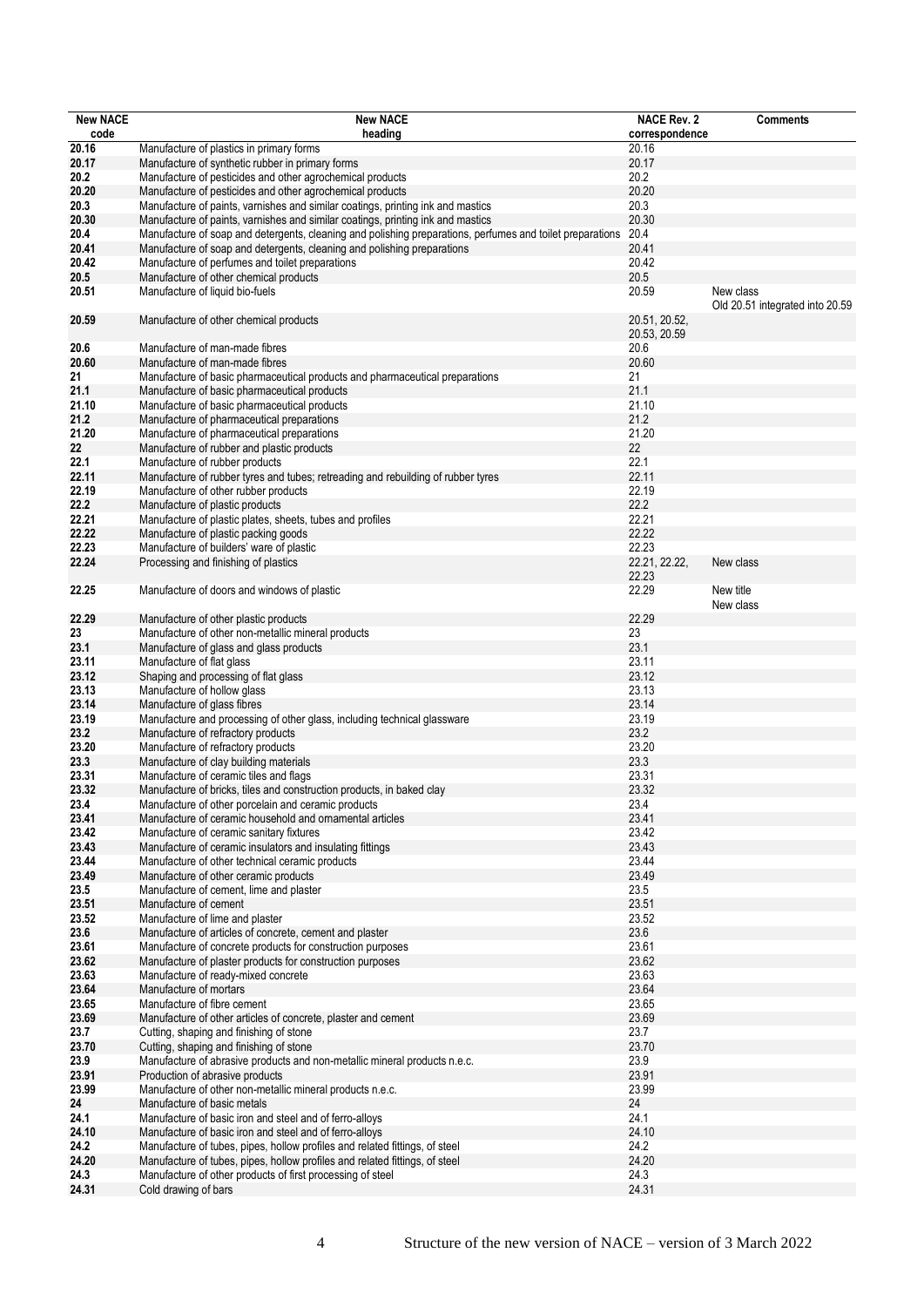| <b>New NACE</b> | <b>New NACE</b>                                                                                                   | <b>NACE Rev. 2</b> | <b>Comments</b>                                    |
|-----------------|-------------------------------------------------------------------------------------------------------------------|--------------------|----------------------------------------------------|
| code            | heading                                                                                                           | correspondence     |                                                    |
| 24.32           | Cold rolling of narrow strip                                                                                      | 24.32              |                                                    |
| 24.33           | Cold forming or folding                                                                                           | 24.33              |                                                    |
| 24.34           | Cold drawing of wire                                                                                              | 24.34              |                                                    |
| 24.4            | Manufacture of basic precious and other non-ferrous metals                                                        | 24.4               |                                                    |
| 24.41           | Precious metals production                                                                                        | 24.41              |                                                    |
| 24.42           | Aluminium production                                                                                              | 24.42              |                                                    |
| 24.43           | Lead, zinc and tin production                                                                                     | 24.43              |                                                    |
| 24.44           | Copper production                                                                                                 | 24.44              |                                                    |
| 24.45           | Other non-ferrous metal production                                                                                | 24.45              |                                                    |
| 24.46           | Processing of nuclear fuel                                                                                        | 24.46              |                                                    |
| 24.5            | Casting of metals                                                                                                 | 24.5               |                                                    |
| 24.51           | Casting of iron                                                                                                   | 24.51              |                                                    |
| 24.52           | Casting of steel                                                                                                  | 24.52              |                                                    |
| 24.53           | Casting of light metals                                                                                           | 24.53              |                                                    |
| 24.54           | Casting of other non-ferrous metals                                                                               | 24.54              |                                                    |
| 25              | Manufacture of fabricated metal products, except machinery and equipment                                          | 25                 |                                                    |
| 25.1            | Manufacture of structural metal products                                                                          | 25.1               |                                                    |
| 25.11           | Manufacture of metal structures and parts of structures                                                           | 25.11              |                                                    |
| 25.12           | Manufacture of doors and windows of metal                                                                         | 25.12              |                                                    |
| 25.2            | Manufacture of tanks, reservoirs and containers of metal                                                          | 25.2               |                                                    |
| 25.21           | Manufacture of central heating radiators, steam generators and boilers                                            | 25.21, 25.30       | New title and content                              |
|                 |                                                                                                                   |                    | (integration of old 25.30)                         |
| 25.29           | Manufacture of other tanks, reservoirs and containers of metal                                                    | 25.29              |                                                    |
| 25.4            | Manufacture of weapons and ammunition                                                                             | 25.4               |                                                    |
| 25.40           |                                                                                                                   | 25.40              |                                                    |
| 25.5            | Manufacture of weapons and ammunition<br>Forging, pressing, stamping and roll-forming of metal; powder metallurgy | 25.5               |                                                    |
| 25.50           | Forging, pressing, stamping and roll-forming of metal; powder metallurgy                                          | 25.50              |                                                    |
| 25.6            |                                                                                                                   | 25.6               |                                                    |
| 25.61           | Treatment and coating of metals; machining<br>Coating of metals                                                   | 25.61              | New title                                          |
|                 |                                                                                                                   |                    |                                                    |
| 25.62           | Heat treatment of metals, except coating of metals                                                                | 25.61              | New class                                          |
|                 |                                                                                                                   |                    | Moved from 25.63                                   |
| 25.63           | Machining of metals                                                                                               | 25.62              | Moved from 25.62                                   |
| 25.7            | Manufacture of cutlery, tools and general hardware                                                                | 25.7               |                                                    |
| 25.71           | Manufacture of cutlery                                                                                            | 25.71              |                                                    |
| 25.72           | Manufacture of locks and hinges                                                                                   | 25.72              |                                                    |
| 25.73           | Manufacture of tools                                                                                              | 25.73              |                                                    |
| 25.9            | Manufacture of other fabricated metal products                                                                    | 25.9               |                                                    |
| 25.91           | Manufacture of steel drums and similar containers                                                                 | 25.91              |                                                    |
| 25.92           | Manufacture of light metal packaging                                                                              | 25.92              |                                                    |
| 25.93           | Manufacture of wire products, chain and springs                                                                   | 25.93              |                                                    |
| 25.94           | Manufacture of fasteners and screw machine products                                                               | 25.94              |                                                    |
| 25.99           | Manufacture of other fabricated metal products n.e.c.                                                             | 25.99              |                                                    |
| 26              | Manufacture of computer, electronic and optical products                                                          | 26                 |                                                    |
| 26.1            | Manufacture of electronic components and boards                                                                   | 26.1               |                                                    |
| 26.11           | Manufacture of electronic components                                                                              | 26.11              |                                                    |
| 26.12           | Manufacture of loaded electronic boards                                                                           | 26.12              |                                                    |
| 26.2            | Manufacture of computers and peripheral equipment                                                                 | 26.2               |                                                    |
| 26.20           | Manufacture of computers and peripheral equipment                                                                 | 26.20              |                                                    |
| 26.3            | Manufacture of communication equipment                                                                            | 26.3               |                                                    |
| 26.30           | Manufacture of communication equipment                                                                            | 26.30              |                                                    |
| 26.4            | Manufacture of consumer electronics                                                                               | 26.4               |                                                    |
| 26.40           | Manufacture of consumer electronics                                                                               | 26.40              |                                                    |
| 26.5            | Manufacture of instruments and appliances for measuring, testing and navigation; watches and clocks               | 26.5               |                                                    |
| 26.51           | Manufacture of instruments and appliances for measuring, testing and navigation                                   | 26.51              |                                                    |
| 26.52           | Manufacture of watches and clocks                                                                                 | 26.52              |                                                    |
| 26.6            | Manufacture of irradiation, electromedical and electrotherapeutic equipment                                       | 26.6               |                                                    |
| 26.60           | Manufacture of irradiation, electromedical and electrotherapeutic equipment                                       | 26.60              |                                                    |
| 26.7            | Manufacture of optical instruments, magnetic and optical media and photographic equipment                         | 26.7, 26.8         | New title and content                              |
| 26.70           | Manufacture of optical instruments, magnetic and optical media and photographic equipment                         | 26.70, 26.80       | (integration of old 26.7)<br>New title and content |
|                 |                                                                                                                   |                    | (integration of old 26.7)                          |
| 27              | Manufacture of electrical equipment                                                                               | 27                 |                                                    |
| 27.1            | Manufacture of electric motors, generators, transformers and electricity distribution and control apparatus       | 27.1               |                                                    |
| 27.11           | Manufacture of electric motors, generators and transformers                                                       | 27.11              |                                                    |
| 27.12           | Manufacture of electricity distribution and control apparatus                                                     | 27.12              |                                                    |
| 27.2            | Manufacture of batteries and accumulators                                                                         | 27.2               |                                                    |
| 27.20           | Manufacture of batteries and accumulators                                                                         | 27.20              |                                                    |
| 27.3            | Manufacture of wiring and wiring devices                                                                          | 27.3               |                                                    |
| 27.31           | Manufacture of fibre optic cables                                                                                 | 27.31              |                                                    |
| 27.32           | Manufacture of other electronic and electric wires and cables                                                     | 27.32              |                                                    |
| 27.33           | Manufacture of wiring devices                                                                                     | 27.33              |                                                    |
| 27.4            | Manufacture of lighting equipment                                                                                 | 27.4               | New title                                          |
| 27.40           | Manufacture of lighting equipment                                                                                 | 27.40              | New title                                          |
| 27.5            | Manufacture of domestic appliances                                                                                | 27.5               |                                                    |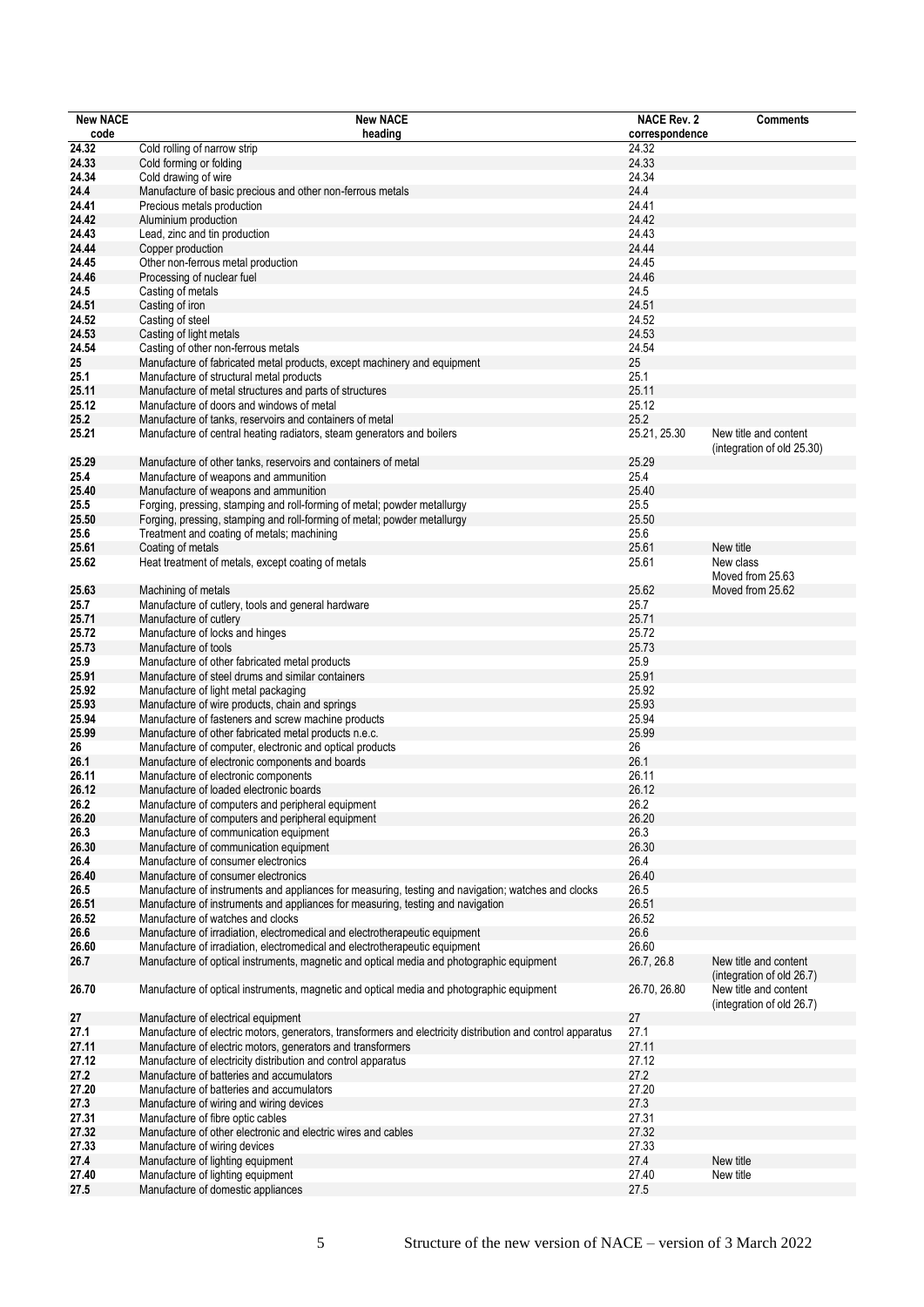| <b>New NACE</b> | <b>New NACE</b>                                                                                                                      | <b>NACE Rev. 2</b> | <b>Comments</b> |
|-----------------|--------------------------------------------------------------------------------------------------------------------------------------|--------------------|-----------------|
| code            | heading                                                                                                                              | correspondence     |                 |
| 27.51           | Manufacture of electric domestic appliances                                                                                          | 27.51              |                 |
| 27.52           | Manufacture of non-electric domestic appliances                                                                                      | 27.52              |                 |
| 27.9            | Manufacture of other electrical equipment                                                                                            | 27.9               |                 |
| 27.90           | Manufacture of other electrical equipment                                                                                            | 27.90              |                 |
| 28              | Manufacture of machinery and equipment n.e.c.                                                                                        | 28                 |                 |
| 28.1            | Manufacture of general-purpose machinery                                                                                             | 28.1               |                 |
| 28.11           | Manufacture of engines and turbines, except aircraft, vehicle and cycle engines                                                      | 28.11              |                 |
| 28.12           | Manufacture of fluid power equipment                                                                                                 | 28.12              |                 |
| 28.13           | Manufacture of other pumps and compressors                                                                                           | 28.13              |                 |
| 28.14           | Manufacture of other taps and valves                                                                                                 | 28.14              |                 |
| 28.15           | Manufacture of bearings, gears, gearing and driving elements                                                                         | 28.15              |                 |
| 28.2            | Manufacture of other general-purpose machinery                                                                                       | 28.2               |                 |
| 28.21           | Manufacture of ovens, furnaces, furnace burners and household heating equipment                                                      | 28.21              | New title       |
| 28.22           | Manufacture of lifting and handling equipment                                                                                        | 28.22              |                 |
| 28.23           | Manufacture of office machinery and equipment (except computers and peripheral equipment)                                            | 28.23              |                 |
| 28.24           | Manufacture of power-driven hand tools                                                                                               | 28.24              |                 |
| 28.25           | Manufacture of non-domestic air-conditioning equipment                                                                               | 28.25              |                 |
| 28.29           | Manufacture of other general-purpose machinery n.e.c.                                                                                | 28.29              |                 |
| 28.3            | Manufacture of agricultural and forestry machinery                                                                                   | 28.3               |                 |
| 28.30           | Manufacture of agricultural and forestry machinery                                                                                   | 28.30              |                 |
| 28.4            | Manufacture of metal forming machinery and machine tools                                                                             | 28.4               | New title       |
| 28.41           | Manufacture of metal forming machinery                                                                                               | 28.41              | New title       |
| 28.49           | Manufacture of other machine tools                                                                                                   | 28.49              |                 |
| 28.9            | Manufacture of other special-purpose machinery                                                                                       | 28.9               |                 |
| 28.91           | Manufacture of machinery for metallurgy                                                                                              | 28.91              |                 |
| 28.92           | Manufacture of machinery for mining, quarrying and construction                                                                      | 28.92              |                 |
| 28.93           | Manufacture of machinery for food, beverage and tobacco processing                                                                   | 28.93              |                 |
|                 |                                                                                                                                      | 28.94              |                 |
| 28.94<br>28.95  | Manufacture of machinery for textile, apparel and leather production<br>Manufacture of machinery for paper and paperboard production | 28.95              |                 |
| 28.96           | Manufacture of plastics and rubber machinery                                                                                         | 28.96              |                 |
|                 |                                                                                                                                      | 28.96, 28.99       | New class       |
| 28.97<br>28.99  | Manufacture of additive manufacturing machinery<br>Manufacture of other special-purpose machinery n.e.c.                             | 28.99              |                 |
|                 |                                                                                                                                      |                    |                 |
| 29              | Manufacture of motor vehicles, trailers and semi-trailers                                                                            | 29                 |                 |
| 29.1            | Manufacture of motor vehicles                                                                                                        | 29.1, 28.1         |                 |
| 29.10           | Manufacture of motor vehicles                                                                                                        | 29.10, 28.11       |                 |
| 29.2            | Manufacture of bodies (coachwork) for motor vehicles; manufacture of trailers and semi-trailers                                      | 29.2               |                 |
| 29.20           | Manufacture of bodies (coachwork) for motor vehicles; manufacture of trailers and semi-trailers                                      | 29.20              |                 |
| 29.3            | Manufacture of motor vehicle parts and accessories                                                                                   | 29.3               |                 |
| 29.31           | Manufacture of electrical and electronic equipment for motor vehicles                                                                | 29.31              |                 |
| 29.32           | Manufacture of other parts and accessories for motor vehicles                                                                        | 29.32              |                 |
| 30              | Manufacture of other transport equipment                                                                                             | 30                 |                 |
| 30.1            | Building of ships and boats                                                                                                          | 30.1               |                 |
| 30.11           | Building of civilian ships and floating structures                                                                                   | 30.11              | New title       |
| 30.12           | Building of pleasure and sporting boats                                                                                              | 30.12              |                 |
| 30.13           | Building of military ships and vessels                                                                                               | 30.11              | New class       |
| 30.2            | Manufacture of railway locomotives and rolling stock                                                                                 | 30.2               |                 |
| 30.20           | Manufacture of railway locomotives and rolling stock                                                                                 | 30.20              |                 |
| 30.3            | Manufacture of air and spacecraft and related machinery                                                                              | 30.3               |                 |
| 30.31           | Manufacture of civilian air and spacecraft and related machinery                                                                     | 30.30              | New class       |
| 30.32           | Manufacture of military air and spacecraft and related machinery                                                                     | 30.30              | New class       |
| 30.4            | Manufacture of military fighting vehicles                                                                                            | 30.4               |                 |
| 30.40           | Manufacture of military fighting vehicles                                                                                            | 30.40              |                 |
| 30.9            | Manufacture of transport equipment n.e.c.                                                                                            | 30.9               |                 |
| 30.91           | Manufacture of motorcycles                                                                                                           | 30.91              |                 |
| 30.92           | Manufacture of bicycles and invalid carriages                                                                                        | 30.92              |                 |
| 30.99           | Manufacture of other transport equipment n.e.c.                                                                                      | 30.99              |                 |
| 31              | Manufacture of furniture                                                                                                             | 31                 |                 |
| 31.0            | Manufacture of furniture                                                                                                             | 31.0               |                 |
| 31.00           | Manufacture of furniture                                                                                                             | 31.01, 31.02,      | New class       |
|                 |                                                                                                                                      | 31.03, 31.09       |                 |
| 32              | Other manufacturing                                                                                                                  | 32                 |                 |
| 32.1            | Manufacture of jewellery, bijouterie and related articles                                                                            | 32.1               |                 |
| 32.11           | Striking of coins                                                                                                                    | 32.11              |                 |
| 32.12           | Manufacture of jewellery and related articles                                                                                        | 32.12              |                 |
| 32.13           | Manufacture of imitation jewellery and related articles                                                                              | 32.13              |                 |
| 32.2            | Manufacture of musical instruments                                                                                                   | 32.2               |                 |
| 32.20           | Manufacture of musical instruments                                                                                                   | 32.20              |                 |
| 32.3            | Manufacture of sports goods                                                                                                          | 32.3               |                 |
| 32.30           | Manufacture of sports goods                                                                                                          | 32.30              |                 |
| 32.4            | Manufacture of games and toys                                                                                                        | 32.4               |                 |
| 32.40           | Manufacture of games and toys                                                                                                        | 32.40              |                 |
| 32.5            | Manufacture of medical and dental instruments and supplies                                                                           | 32.5               |                 |
| 32.50           | Manufacture of medical and dental instruments and supplies                                                                           | 32.50              |                 |
| 32.9            | Manufacturing n.e.c.                                                                                                                 | 32.9               |                 |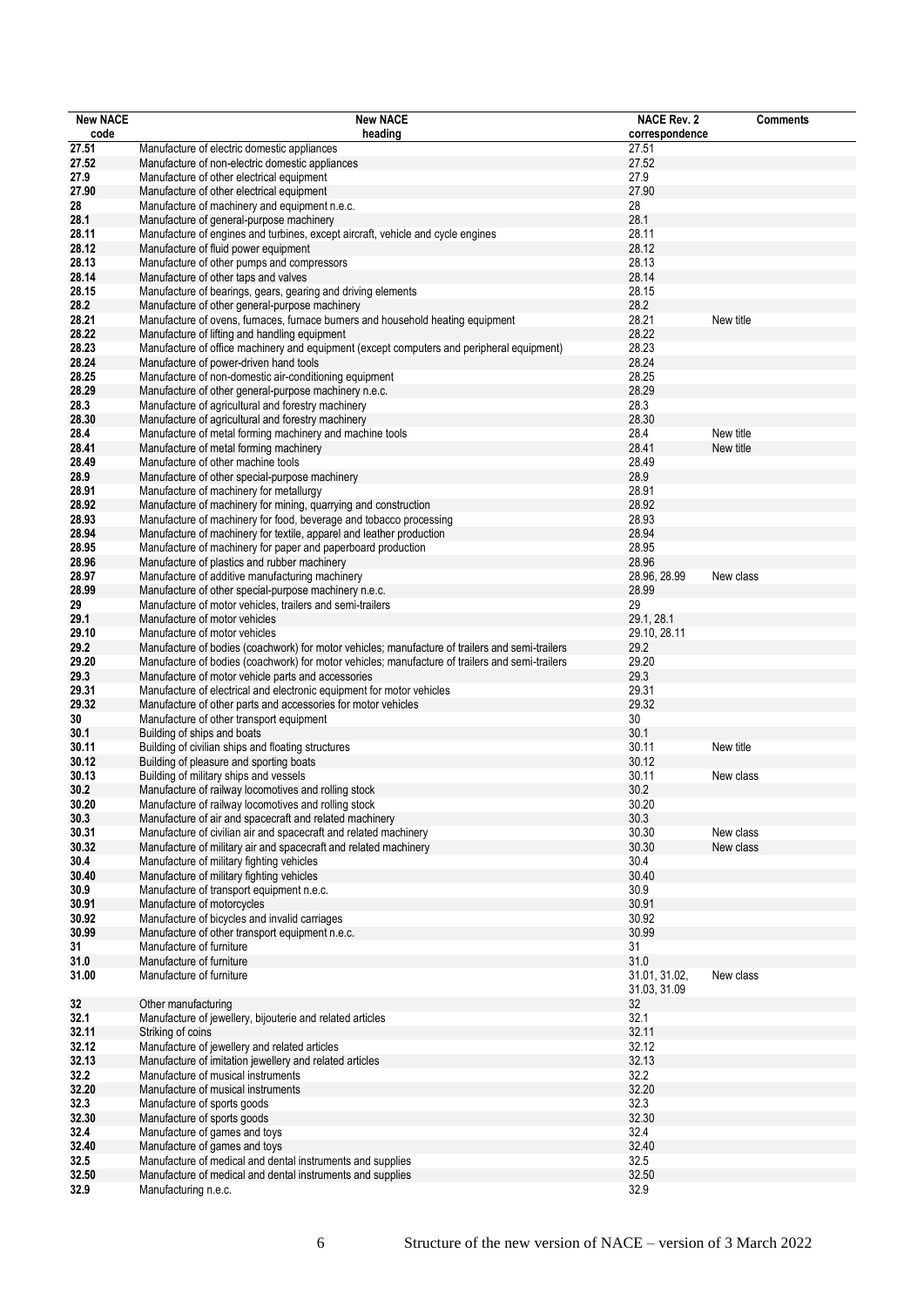| <b>New NACE</b> | <b>New NACE</b>                                                                        | <b>NACE Rev. 2</b> | <b>Comments</b>     |
|-----------------|----------------------------------------------------------------------------------------|--------------------|---------------------|
| code            | heading                                                                                | correspondence     |                     |
| 32.91           | Manufacture of brooms and brushes                                                      | 32.91              |                     |
| 32.99           | Other manufacturing n.e.c.                                                             | 32.99              |                     |
| 33              | Repair, maintenance and installation of machinery and equipment                        | 33                 | New title           |
| 33.1            | Repair of fabricated metal products, machinery and equipment                           | 33.1               |                     |
| 33.11           | Repair of fabricated metal products                                                    | 33.11              |                     |
| 33.12           | Repair of machinery                                                                    | 33.12              |                     |
| 33.13           | Repair of electronic and optical equipment                                             | 33.13              |                     |
| 33.14           | Repair of electrical equipment                                                         | 33.14              |                     |
| 33.15           | Repair and maintenance of civilian ships and boats                                     | 33.15              | New title           |
| 33.16           | Repair and maintenance of civilian air and spacecraft                                  | 33.16              | New title           |
| 33.17           | Repair and maintenance of other civilian transport equipment                           | 33.17              | New title           |
| 33.18           | Repair and maintenance of military fighting vehicles, ships, boats, air and spacecraft | 30.40, 33.15,      | New class           |
|                 |                                                                                        | 33.16              |                     |
| 33.19           | Repair of other equipment                                                              | 33.19              |                     |
| 33.2            | Installation of industrial machinery and equipment                                     | 33.2               |                     |
| 33.20           | Installation of industrial machinery and equipment                                     | 33.20              |                     |
| D               | ELECTRICITY, GAS, STEAM AND AIR CONDITIONING SUPPLY                                    | D                  |                     |
| 35              | Electricity, gas, steam and air conditioning supply                                    | 35                 |                     |
| 35.1            | Electric power generation, transmission and distribution                               | 35.1               |                     |
| 35.11           | Production of electricity from non-renewable sources                                   | 35.11              | New class           |
| 35.12           | Production of electricity from renewable sources                                       | 35.11              | New class           |
| 35.13           | Transmission of electricity                                                            | 35.12              | New code            |
| 35.14           | Distribution of electricity                                                            | 35.13              | New code            |
| 35.15           | Trade of electricity                                                                   | 35.14              | New code            |
| 35.16           | Storage of electricity                                                                 | 35.14              | New class           |
| 35.2            | Manufacture of gas; distribution of gaseous fuels through mains                        | 35.2               |                     |
| 35.21           | Manufacture of gas                                                                     | 35.21              |                     |
| 35.22           | Distribution of gaseous fuels through main                                             | 35.22              |                     |
|                 |                                                                                        | 35.23              |                     |
| 35.23           | Trade of gas through mains                                                             | 52.21              |                     |
| 35.24           | Storage of gas                                                                         | 35.3               | New class           |
| 35.3            | Steam and air conditioning supply                                                      | 35.30              |                     |
| 35.30           | Steam and air conditioning supply                                                      |                    |                     |
| 35.4            | Activities of brokers and agents for electric power and natural gas                    |                    | New group from ISIC |
| 35.40           | Activities of brokers and agents for electric power and natural gas                    |                    | New class from ISIC |
| E               | WATER SUPPLY; SEWERAGE, WASTE MANAGEMENT AND REMEDIATION ACTIVITIES                    | E.                 |                     |
| 36              | Water collection, treatment and supply                                                 | 36                 |                     |
| 36.0            | Water collection, treatment and supply                                                 | 36.0               |                     |
| 36.00           | Water collection, treatment and supply                                                 | 36.00              |                     |
| 37              | Sewerage                                                                               | 37                 |                     |
| 37.0            | Sewerage                                                                               | 37.0               |                     |
| 37.00           | Sewerage                                                                               | 37.00              |                     |
| 38              | Waste collection, recovery and disposal activities                                     | 38                 | New title           |
| 38.1            | Waste collection                                                                       | 38.1               |                     |
| 38.11           | Collection of non-hazardous waste                                                      | 38.11              |                     |
| 38.12           | Collection of hazardous waste                                                          | 38.12              |                     |
| 38.2            | Waste recovery                                                                         | 38.2, 38.3         | New group           |
| 38.21           | Materials recovery                                                                     | 38.31, 38.32       | New class           |
| 38.22           | Energy recovery                                                                        | 38.21              | New class           |
| 38.23           | Other waste recovery                                                                   | 38.21              | New class           |
| 38.3            | Waste disposal without recovery                                                        | 38.2               | New group           |
| 38.30           | Waste disposal without recovery                                                        | 38.21, 38.22       | New class           |
| 39              | Remediation activities and other waste management service                              | 39                 |                     |
| 39.0            | Remediation activities and other waste management service                              | 39.0               |                     |
| 39.00           | Remediation activities and other waste management service                              | 39.00              |                     |
| F               | <b>CONSTRUCTION</b>                                                                    | F                  |                     |
| 41              | Construction of residential and non-residential buildings                              | 41                 | New title           |
| 41.0            | Construction of residential and non-residential buildings                              | 41.2               | Moved to 68.12      |
| 41.00           | Construction of residential and non-residential buildings                              | 41.20              | Moved to 68.12      |
| 42              | Civil engineering                                                                      | 42                 |                     |
| 42.1            | Construction of roads and railways                                                     | 42.1               |                     |
| 42.11           | Construction of roads and motorways                                                    | 42.11              |                     |
| 42.12           | Construction of railways and underground railways                                      | 42.12              |                     |
| 42.13           | Construction of bridges and tunnels                                                    | 42.13              |                     |
| 42.2            | Construction of utility projects                                                       | 42.2               |                     |
| 42.21           | Construction of utility projects for fluids                                            | 42.21              |                     |
| 42.22           | Construction of utility projects for electricity and telecommunications                | 42.22              |                     |
| 42.9            | Construction of other civil engineering projects                                       | 42.9               |                     |
| 42.91           | Construction of water projects                                                         | 42.91              |                     |
| 42.99           | Construction of other civil engineering projects n.e.c.                                | 42.99              |                     |
| 43              | Specialised construction activities                                                    | F                  |                     |
| 43.1            | Electrical, plumbing and other construction installation activities                    | 43.2               |                     |
| 43.11           | Electrical installation                                                                | 43.21              |                     |
| 43.12           | Plumbing, heat and air conditioning installation                                       | 43.22              |                     |
| 43.13           | Thermal, sound or vibration insulation                                                 | 43.29              |                     |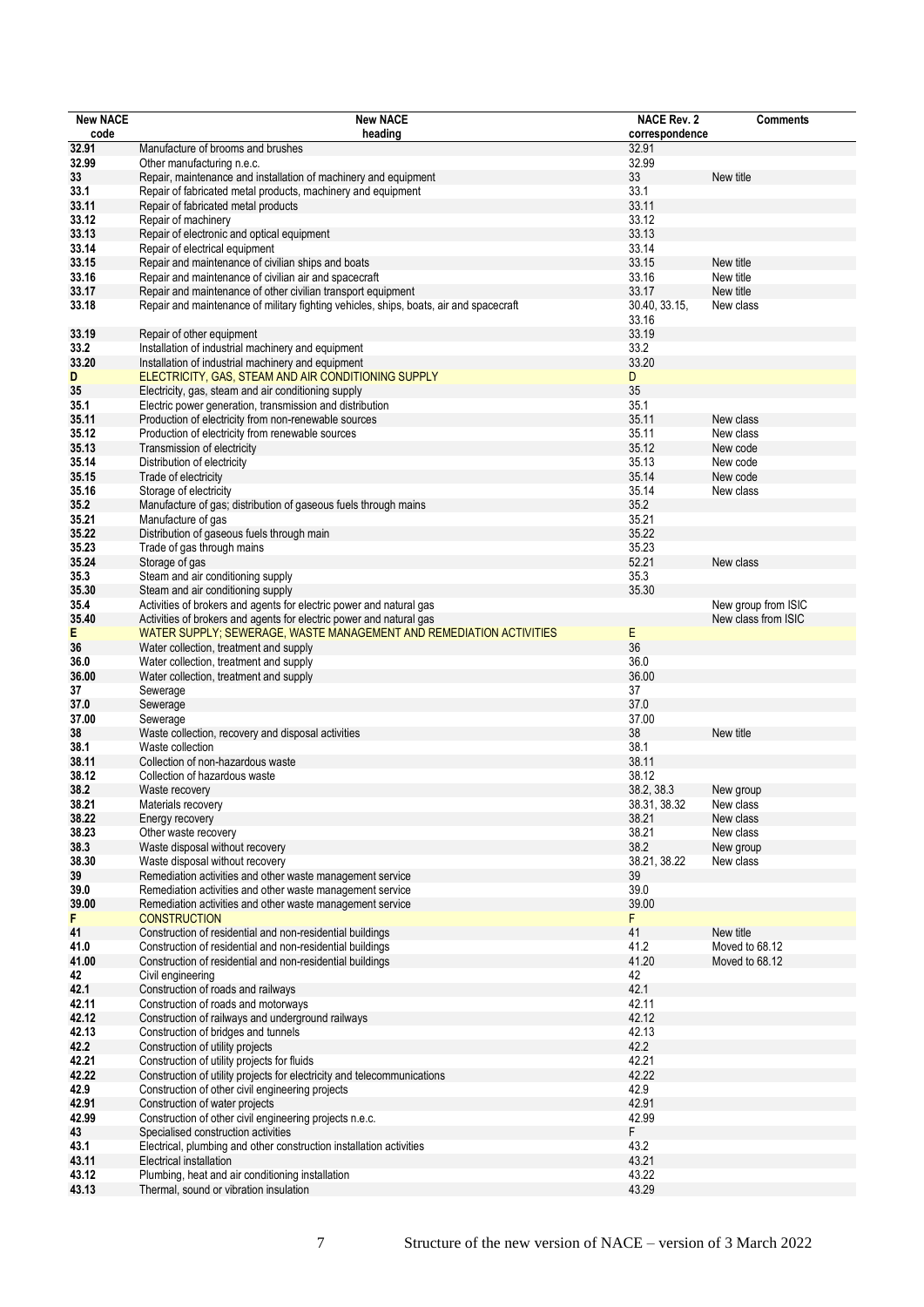| <b>New NACE</b> | <b>New NACE</b>                                                                                          | <b>NACE Rev. 2</b> | <b>Comments</b>     |
|-----------------|----------------------------------------------------------------------------------------------------------|--------------------|---------------------|
| code            | heading                                                                                                  | correspondence     |                     |
| 43.19           | Other construction installation                                                                          | 43.29              |                     |
| 43.2            | Building completion and finishing                                                                        | 43.3               |                     |
| 43.21           | Plastering                                                                                               | 43.31              |                     |
| 43.22           | Joinery installation                                                                                     | 43.32              |                     |
| 43.23           | Floor and wall covering                                                                                  | 43.33              |                     |
| 43.24           | Painting                                                                                                 | 43.34              |                     |
| 43.29           | Other building completion and finishing                                                                  | 43.39              |                     |
| 43.3            |                                                                                                          | 43.1               |                     |
|                 | Demolition and site preparation                                                                          |                    |                     |
| 43.31           | Demolition                                                                                               | 43.11              |                     |
| 43.32           | Site preparation                                                                                         | 43.12              |                     |
| 43.33           | Test drilling and boring                                                                                 | 43.13              |                     |
| 43.4            | Specialised construction activities in construction of buildings                                         | 43.9               | New group           |
| 43.41           | Roofing activities                                                                                       | 43.91              | New class           |
| 43.49           | Other specialised construction activities in construction of buildings                                   | 43.9               | New class           |
| 43.5            | Specialised construction activities in civil engineering                                                 | 43.9               | New group           |
| 43.50           | Specialised construction activities in civil engineering                                                 | 43.99              | New class           |
| 43.6            | Intermediation services for specialised construction services                                            |                    | New group from ISIC |
| 43.60           | Intermediation services for specialised construction services                                            |                    | New class from ISIC |
| 43.9            | Other specialised construction activities                                                                | 43.9               |                     |
| 43.91           | Masonry and bricklaying works                                                                            | 43.99              |                     |
| 43.99           | Other specialised construction activities n.e.c.                                                         | 43.99              |                     |
| G               | WHOLESALE AND RETAIL TRADE                                                                               | G                  | New title           |
| 46              | Wholesale trade                                                                                          | 46                 | New title           |
| 46.1            | Wholesale on a fee or contract basis                                                                     | 46.1               |                     |
| 46.11           | Agents involved in the sale of agricultural raw materials, live animals, textile raw materials and semi- | 46.11              |                     |
|                 | finished goods                                                                                           |                    |                     |
| 46.12           |                                                                                                          | 46.12              |                     |
|                 | Agents involved in the sale of fuels, ores, metals and industrial chemicals                              |                    |                     |
| 46.13           | Agents involved in the sale of timber and building materials                                             | 46.13              |                     |
| 46.14           | Agents involved in the sale of machinery, industrial equipment, ships and aircraft                       | 46.14              |                     |
| 46.15           | Agents involved in the sale of furniture, household goods, hardware and ironmongery                      | 46.15              |                     |
| 46.16           | Agents involved in the sale of textiles, clothing, fur, footwear and leather goods                       | 46.16              |                     |
| 46.17           | Agents involved in the sale of food, beverages and tobacco                                               | 46.17              |                     |
| 46.18           | Agents specialised in the sale of other particular products                                              | 45.11, 45.19,      |                     |
|                 |                                                                                                          | 45.31, 45.32,      |                     |
|                 |                                                                                                          | 45.40, 46.18       |                     |
| 46.19           | Agents involved in non-specialised wholesale trade                                                       | 46.19              | New title           |
| 46.2            | Wholesale of agricultural raw materials and live animals                                                 | 46.2               |                     |
| 46.21           | Wholesale of grain, unmanufactured tobacco, seeds and animal feeds                                       | 46.21              |                     |
| 46.22           | Wholesale of flowers and plants                                                                          | 46.22              |                     |
| 46.23           | Wholesale of live animals                                                                                | 46.23              |                     |
| 46.24           | Wholesale of hides, skins and leather                                                                    | 46.24              |                     |
| 46.3            | Wholesale of food, beverages and tobacco                                                                 | 46.3               |                     |
| 46.31           | Wholesale of fruit and vegetables                                                                        | 46.31              |                     |
| 46.32           | Wholesale of meat, meat products, fish and fish products                                                 | 46.32, 46.38       | New title           |
|                 |                                                                                                          |                    | New class           |
| 46.33           |                                                                                                          | 46.33              |                     |
|                 | Wholesale of dairy products, eggs and edible oils and fats                                               |                    |                     |
| 46.34           | Wholesale of beverages                                                                                   | 46.34              |                     |
| 46.35           | Wholesale of tobacco products                                                                            | 46.35              |                     |
| 46.36           | Wholesale of sugar and chocolate and sugar confectionery                                                 | 46.36              |                     |
| 46.37           | Wholesale of coffee, tea, cocoa and spices                                                               | 46.37              |                     |
| 46.38           | Wholesale of other food                                                                                  | 46.38              | New title           |
| 46.39           | Non-specialised wholesale of food, beverages and tobacco                                                 | 46.39              |                     |
| 46.4            | Wholesale of household goods                                                                             | 46.4               |                     |
| 46.41           | Wholesale of textiles                                                                                    | 46.41              |                     |
| 46.42           | Wholesale of clothing and footwear                                                                       | 46.42              |                     |
| 46.43           | Wholesale of electrical household appliances                                                             | 46.43              |                     |
| 46.44           | Wholesale of china and glassware and cleaning materials                                                  | 46.44              |                     |
| 46.45           | Wholesale of perfume and cosmetics                                                                       | 46.45              |                     |
| 46.46           | Wholesale of pharmaceutical and medical goods                                                            | 46.46              | New title           |
| 46.47           | Wholesale of furniture, carpets and lighting equipment                                                   | 46.47              |                     |
| 46.48           | Wholesale of watches and jewellery                                                                       | 46.48              |                     |
| 46.49           | Wholesale of other household goods                                                                       | 46.49              |                     |
| 46.5            | Wholesale of information and communication equipment                                                     | 46.5               |                     |
| 46.50           | Wholesale of information and communication equipment                                                     | 46.51, 46.52,      | New class           |
|                 |                                                                                                          | 46.66              |                     |
| 46.6            | Wholesale of other machinery, equipment and supplies                                                     | 46.6               |                     |
|                 |                                                                                                          | 46.61              |                     |
| 46.61           | Wholesale of agricultural machinery, equipment and supplies                                              |                    |                     |
| 46.62           | Wholesale of machine tools                                                                               | 46.62              |                     |
| 46.63           | Wholesale of mining, construction and civil engineering machinery                                        | 46.63              |                     |
| 46.64           | Wholesale of office furniture                                                                            | 46.65              | New code            |
| 46.69           | Wholesale of other machinery and equipment                                                               | 46.64, 46.69       |                     |
| 46.7            | Wholesale of motor vehicles, motorcycles and related parts and accessories                               | 45.1, 45.3, 45.4   | New title           |
| 46.71           | Wholesale of motor vehicles                                                                              | 45.11, 45.19       | New class           |
| 46.72           | Wholesale of motor vehicle parts and accessories                                                         | 45.31              | New class           |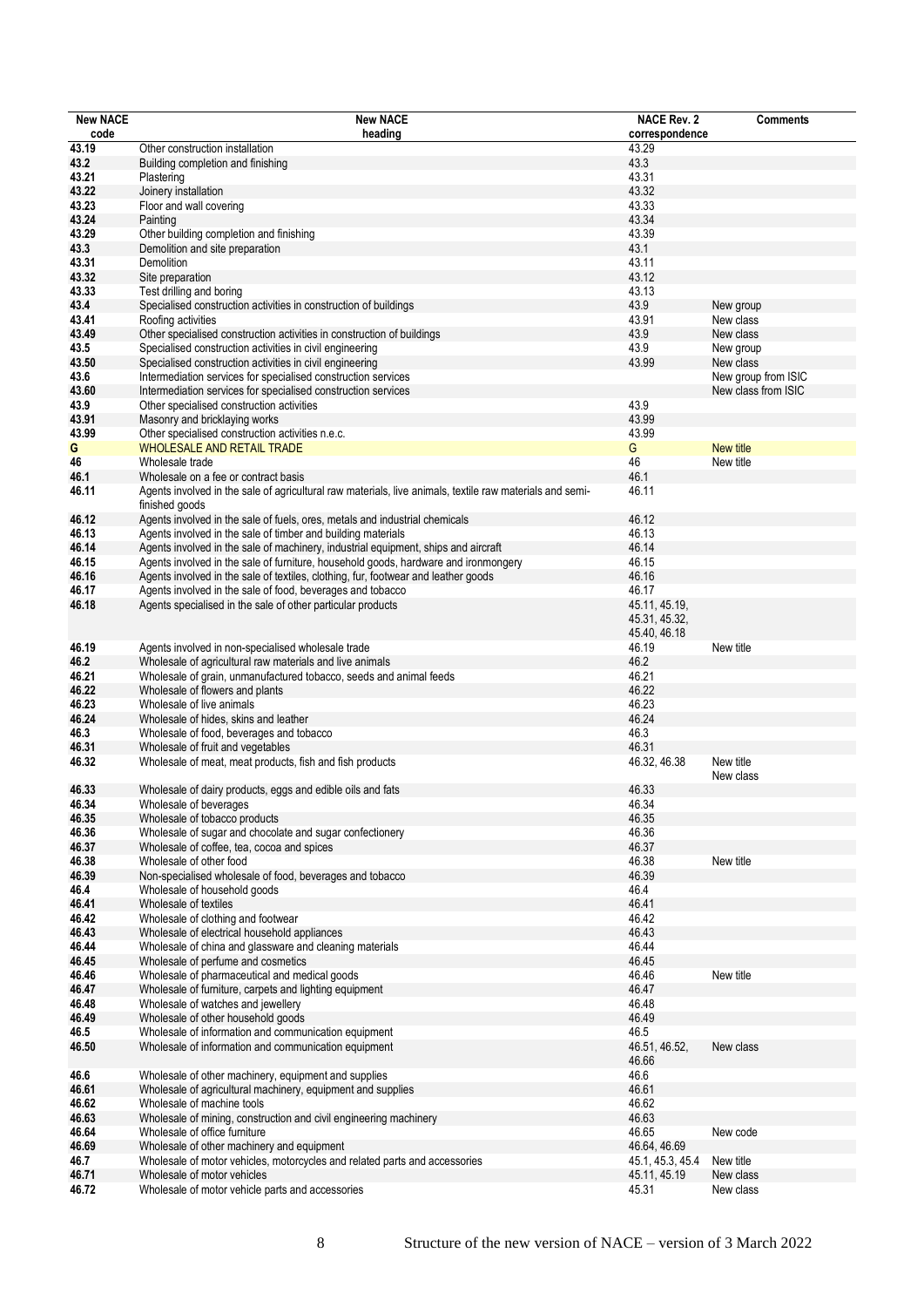| <b>New NACE</b> | <b>New NACE</b>                                                                      | <b>NACE Rev. 2</b> | <b>Comments</b>     |
|-----------------|--------------------------------------------------------------------------------------|--------------------|---------------------|
| code            | heading                                                                              | correspondence     |                     |
| 46.73           | Wholesale of motorcycles                                                             | 45.40              | New class           |
| 46.74           | Wholesale of motorcycle parts and accessories                                        | 45.40              | New class           |
| 46.8            | Other specialised wholesale                                                          | 46.7               |                     |
| 46.81           | Wholesale of solid, liquid and gaseous fuels and related products                    | 46.71              |                     |
| 46.82           | Wholesale of metals and metal ores                                                   | 46.72              |                     |
| 46.83           | Wholesale of wood, construction materials and sanitary equipment                     | 46.73              |                     |
| 46.84           | Wholesale of hardware, plumbing and heating equipment and supplies                   | 46.74              |                     |
| 46.85           | Wholesale of chemical products                                                       | 46.75              |                     |
| 46.86           | Wholesale of other intermediate products                                             | 46.76              |                     |
| 46.87           | Wholesale of waste and scrap                                                         | 46.77              |                     |
| 46.89           | Other specialised wholesale activities n.e.c.                                        | 46.7               | New class           |
| 46.9            | Non-specialised wholesale trade                                                      | 46.9               |                     |
| 46.90           | Non-specialised wholesale trade                                                      | 46.90              |                     |
| 47              | Retail trade                                                                         | 47                 |                     |
| 47.1            | Non-specialised retail sale                                                          | 47.1               | New title           |
| 47.11           | Non-specialised retail of predominately food, beverages or tobacco                   | 47.11              | New title           |
| 47.19           | Other non-specialised retail sale                                                    | 47.19              | New title           |
| 47.2            | Retail sale of food, beverages and tobacco                                           | 47.2               | New title           |
| 47.21           | Retail sale of fruit and vegetables                                                  | 47.21              | New title           |
| 47.22           | Retail sale of meat and meat products                                                | 47.22              | New title           |
| 47.23           | Retail sale of fish, crustaceans and molluscs                                        | 47.23              | New title           |
| 47.24           | Retail sale of bread, cake and confectionery                                         | 47.24              | New title           |
| 47.25           | Retail sale of beverages                                                             | 47.25              | New title           |
| 47.26           | Retail sale of tobacco products                                                      | 47.26              | New title           |
| 47.29           | Other retail sale of food                                                            | 47.29              | New title           |
| 47.3            | Retail sale of automotive fuel                                                       | 47.3               | New title           |
| 47.30           |                                                                                      | 47.30              |                     |
|                 | Retail sale of automotive fuel                                                       |                    | New title           |
| 47.4            | Retail sale of information and communication equipment                               | 47.4               | New title           |
| 47.40           | Retail sale of information and communication equipment                               | 47.41, 47.42,      | New title           |
|                 |                                                                                      | 47.43              |                     |
| 47.5            | Retail sale of other household equipment                                             | 47.5               | New title           |
| 47.51           | Retail sale of textiles                                                              | 47.51              | New title           |
| 47.52           | Retail sale of hardware, building materials, paints and glass                        | 47.52              | New title           |
| 47.53           | Retail sale of carpets, rugs, wall and floor coverings                               | 47.53              | New title           |
| 47.54           | Retail sale of electrical household appliances                                       | 47.54              | New title           |
| 47.59           | Retail sale of furniture, lighting equipment, tableware and other household articles | 47.59              | New title           |
| 47.6            | Retail sale of cultural and recreation goods                                         | 47.6               | New title           |
| 47.61           | Retail sale of books and music and video recordings                                  | 47.61, 47.63       | New title           |
| 47.62           | Retail sale of newspapers, and other periodical publications and stationery          | 47.62              | New title           |
| 47.63           | Retail sale of sporting equipment                                                    | 47.64              | New title           |
| 47.64           | Retail sale of games and toys                                                        | 47.65              | New title           |
| 47.69           | Retail sale of other cultural goods                                                  | 47.61, 47.63       | New title           |
| 47.7            | Retail sale of other goods, except motor vehicles and motorcycles                    | 47.7               | New title           |
| 47.71           | Retail sale of clothing                                                              | 47.71              | New title           |
| 47.72           | Retail sale of footwear and leather goods                                            | 47.72              | New title           |
| 47.73           | Retail sale of pharmaceutical products                                               | 47.73              | New title           |
| 47.74           | Retail sale of medical and orthopaedic goods                                         | 47.74, 47.78       | New title           |
| 47.75           | Retail sale of cosmetic and toilet articles                                          | 47.75              | New title           |
| 47.76           | Retail sale of flowers, plants, fertilisers, pets and pet food                       | 47.76              | New title           |
| 47.77           | Retail sale of watches and jewellery                                                 | 47.77              | New title           |
| 47.78           | Other retail sale of other new goods, except motor vehicles and motorcycles          | 47.78              | New title           |
| 47.79           | Retail sale of second-hand goods                                                     | 47.79              | New title           |
| 47.8            | Retail sale of motor vehicles, motorcycles and related parts and accessories         | 45.1, 45.3, 45.4   | New group           |
| 47.81           | Retail sale of motor vehicles                                                        | 45.11, 45.19       | New class           |
| 47.82           | Retail sale of motor vehicle parts and accessories                                   | 45.32              | New title           |
|                 |                                                                                      |                    | New class           |
| 47.83           | Retail sale of motorcycles                                                           | 45.40              | New class           |
| 47.84           | Retail sale of motorcycle parts and accessories                                      | 45.40              | New class           |
| 47.9            | Intermediation service activities for retail trade                                   |                    | New group from ISIC |
| 47.91           | Intermediation service activities for non-specialised retail trade                   |                    | New class from ISIC |
| 47.92           | Intermediation service activities for specialised retail trade                       |                    | New class from ISIC |
| н               | <b>TRANSPORTATION AND STORAGE</b>                                                    | H                  |                     |
| 49              | Land transport and transport via pipelines                                           | 49                 |                     |
| 49.1            | Passenger rail transport                                                             | 49.1               |                     |
| 49.11           | Passenger heavy rail transport                                                       | 49.10              | New class           |
| 49.12           | Other passenger rail transport                                                       | 49.10              | New class           |
| 49.2            | Freight rail transport                                                               | 49.2               |                     |
| 49.20           | Freight rail transport                                                               | 49.20              |                     |
| 49.3            | Other passenger land transport                                                       | 49.3               |                     |
| 49.31           | Scheduled passenger transport by road                                                | 49.31              | New class           |
| 49.32           | Non-scheduled passenger transport by road                                            | 49.31              | New class           |
| 49.33           | Passenger transport services by vehicle with driver                                  | 49.32              | New code            |
|                 |                                                                                      |                    | New title           |
| 49.34           | Passenger transport by cableways, funiculars and ski-lifts                           | 49.39              | New title           |
|                 |                                                                                      |                    |                     |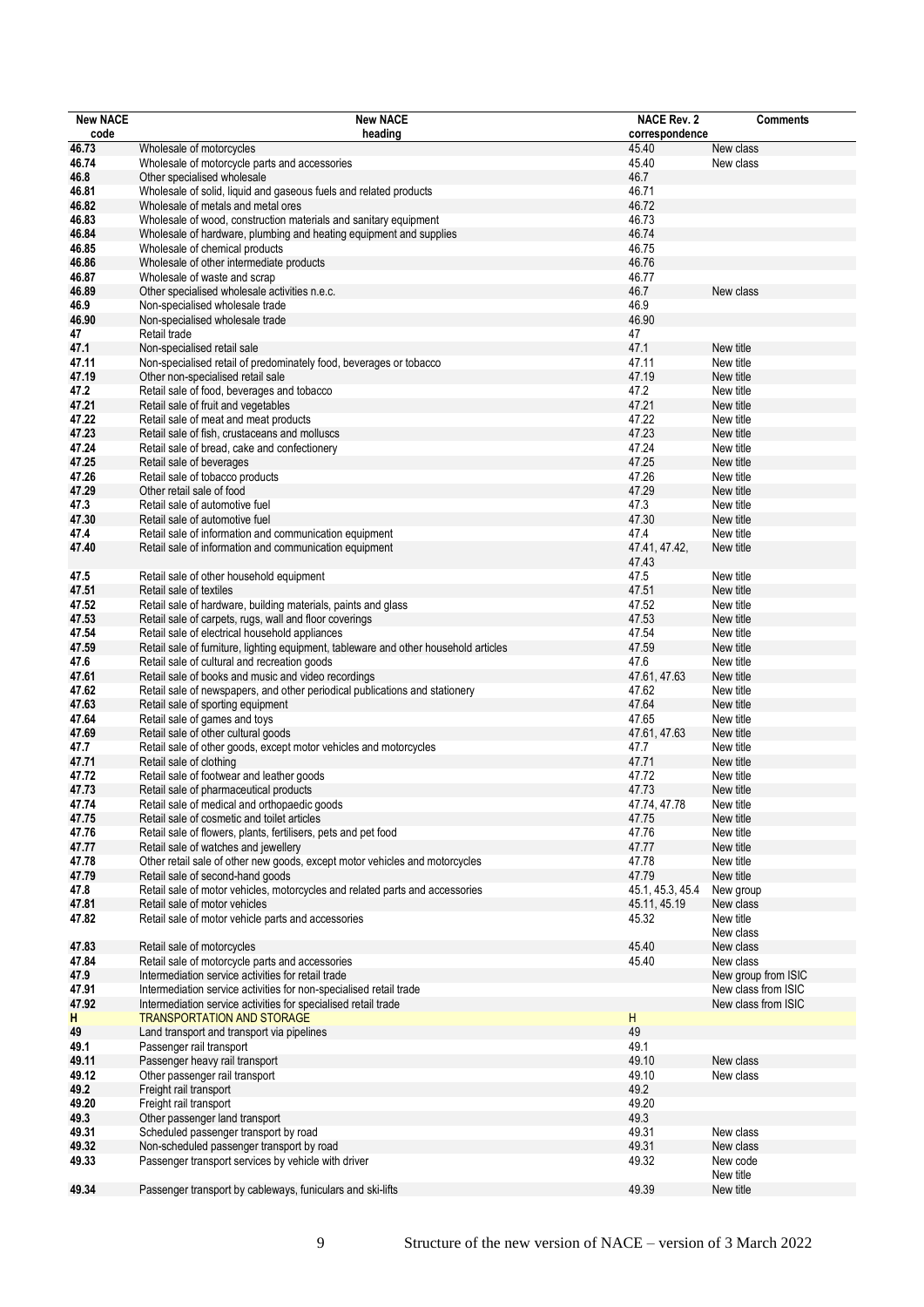| <b>New NACE</b> | <b>New NACE</b>                                                                                                                            | <b>NACE Rev. 2</b> | <b>Comments</b>                            |
|-----------------|--------------------------------------------------------------------------------------------------------------------------------------------|--------------------|--------------------------------------------|
| code            | heading                                                                                                                                    | correspondence     |                                            |
| 49.39           | Other passenger land transport n.e.c.                                                                                                      | 49.39              | New class                                  |
| 49.4            | Freight transport by road and removal services                                                                                             | 49.4               |                                            |
| 49.41           | Freight transport by road                                                                                                                  | 49.41              |                                            |
| 49.42           | Removal services                                                                                                                           | 49.42              |                                            |
| 49.5            | Transport via pipeline                                                                                                                     | 49.5               |                                            |
| 49.50           | Transport via pipeline                                                                                                                     | 49.50              |                                            |
| 49.6            | Service activities incidental to land transport                                                                                            | 52.2<br>52.21      | Move from 52.2<br>Move from 52.21          |
| 49.60<br>50     | Service activities incidental to land transport<br>Water transport                                                                         | 50                 |                                            |
| 50.1            | Sea and coastal passenger water transport                                                                                                  | 50.1               |                                            |
| 50.10           | Sea and coastal passenger water transport                                                                                                  | 50.10              |                                            |
| 50.2            | Sea and coastal freight water transport                                                                                                    | 50.2               |                                            |
| 50.20           | Sea and coastal freight water transport                                                                                                    | 50.20              |                                            |
| 50.3            | Inland passenger water transport                                                                                                           | 50.3               |                                            |
| 50.30           | Inland passenger water transport                                                                                                           | 50.30              |                                            |
| 50.4            | Inland freight water transport                                                                                                             | 50.4               |                                            |
| 50.40           | Inland freight water transport                                                                                                             | 50.40              |                                            |
| 50.5            | Service activities incidental to water transport                                                                                           | 52.2               | Move from 52.2                             |
| 50.50<br>51     | Service activities incidental to water transport<br>Air transport                                                                          | 52.22<br>51        | Move from 52.22                            |
| 51.1            | Passenger air transport                                                                                                                    | 51.1               |                                            |
| 51.10           | Passenger air transport                                                                                                                    | 51.10              |                                            |
| 51.2            | Freight air transport and space transport                                                                                                  | 51.2               |                                            |
| 51.21           | Freight air transport                                                                                                                      | 51.21              |                                            |
| 51.22           | Space transport                                                                                                                            | 51.22              |                                            |
| 51.3            | Service activities incidental to air transport                                                                                             | 52.2               | Move from 52.2                             |
| 51.30           | Service activities incidental to air transport                                                                                             | 52.23              | Move from 52.23                            |
| 52              | Warehousing, storage and support activities for transportation                                                                             | 52                 | New title                                  |
| 52.1            | Warehousing and storage                                                                                                                    | 52.1               |                                            |
| 52.10           | Warehousing and storage                                                                                                                    | 52.10              |                                            |
| 52.2<br>52.21   | Support activities for transportation<br>Cargo handling                                                                                    | 52.2<br>52.24      | New code                                   |
| 52.29           | Other transportation support activities                                                                                                    | 52.29              |                                            |
| 52.3            | Intermediation service activities for transportation                                                                                       |                    | New group from ISIC                        |
| 52.31           | Intermediation service activities for freight transportation                                                                               |                    | New class from ISIC                        |
| 52.32           | Intermediation service activities for passenger transportation                                                                             |                    | New class from ISIC                        |
| 53              | Postal and courier activities                                                                                                              | 53                 |                                            |
| 53.1            | Postal activities under universal service obligation                                                                                       | 53.1               |                                            |
| 53.10           | Postal activities under universal service obligation                                                                                       | 53.10              |                                            |
| 53.2            | Other postal and courier activities                                                                                                        | 53.2               |                                            |
| 53.20           | Other postal and courier activities                                                                                                        | 53.20              |                                            |
| 53.3<br>53.30   | Intermediation service activities for postal and courier activities<br>Intermediation service activities for postal and courier activities |                    | New group from ISIC<br>New class from ISIC |
|                 | <b>ACCOMMODATION AND FOOD SERVICE ACTIVITIES</b>                                                                                           |                    |                                            |
| 55              | Accommodation                                                                                                                              | 55                 |                                            |
| 55.1            | Hotels and similar accommodation                                                                                                           | 55.1               |                                            |
| 55.10           | Hotels and similar accommodation                                                                                                           | 55.10              |                                            |
| 55.2            | Holiday and other short-stay accommodation                                                                                                 | 55.2               |                                            |
| 55.20           | Holiday and other short-stay accommodation                                                                                                 | 55.20              |                                            |
| 55.3            | Camping grounds, recreational vehicle parks and trailer parks                                                                              | 55.3               |                                            |
| 55.30           | Camping grounds, recreational vehicle parks and trailer parks                                                                              | 55.30              |                                            |
| 55.9            | Intermediation service activities for accommodation; other accommodation                                                                   | 55.9               | New title                                  |
| 55.91<br>55.99  | Intermediation service activities for accommodation<br>Other accommodation n.e.c.                                                          | 55.90              | New class from ISIC                        |
| 56              | Food and beverage service activities                                                                                                       | 56                 |                                            |
| 56.1            | Restaurants and mobile food service activities                                                                                             | 56.1               |                                            |
| 56.11           | <b>Restaurant activities</b>                                                                                                               | 56.10              | New class                                  |
| 56.12           | Mobile food service activities                                                                                                             | 56.10              | New class                                  |
| 56.2            | Event catering, contract catering services and other food service activities                                                               | 56.2               | New title                                  |
| 56.21           | Event catering activities                                                                                                                  | 56.21              |                                            |
| 56.22           | Intermediation service activities for food and beverage services activities                                                                |                    | New class from ISIC                        |
| 56.29           | Contract catering services and other food service activities                                                                               | 56.29              | New title                                  |
| 56.3<br>56.30   | Beverage serving activities                                                                                                                | 56.3<br>56.30      |                                            |
| J               | Beverage serving activities<br>PUBLISHING, BROADCASTING, AND CONTENT PRODUCTION AND DISTRIBUTION ACTIVITIES                                | 58, 59, 60         | New title                                  |
| 58              | Publishing activities                                                                                                                      |                    |                                            |
| 58.1            | Publishing of books, newspapers and other publishing activities, except software publishing                                                | 58.1               | New title                                  |
| 58.11           | Book publishing                                                                                                                            | 58.11              |                                            |
| 58.12           | Publishing of newspapers                                                                                                                   | 58.13              | New code                                   |
| 58.13           | Publishing of journals and periodicals                                                                                                     | 58.14              | New code                                   |
| 58.19           | Other publishing activities, except software publishing                                                                                    | 58.12, 58.19       | New title                                  |
| 58.2            | Software publishing                                                                                                                        | 58.2               |                                            |
| 58.21           | Publishing of video games                                                                                                                  | 58.21              | New title                                  |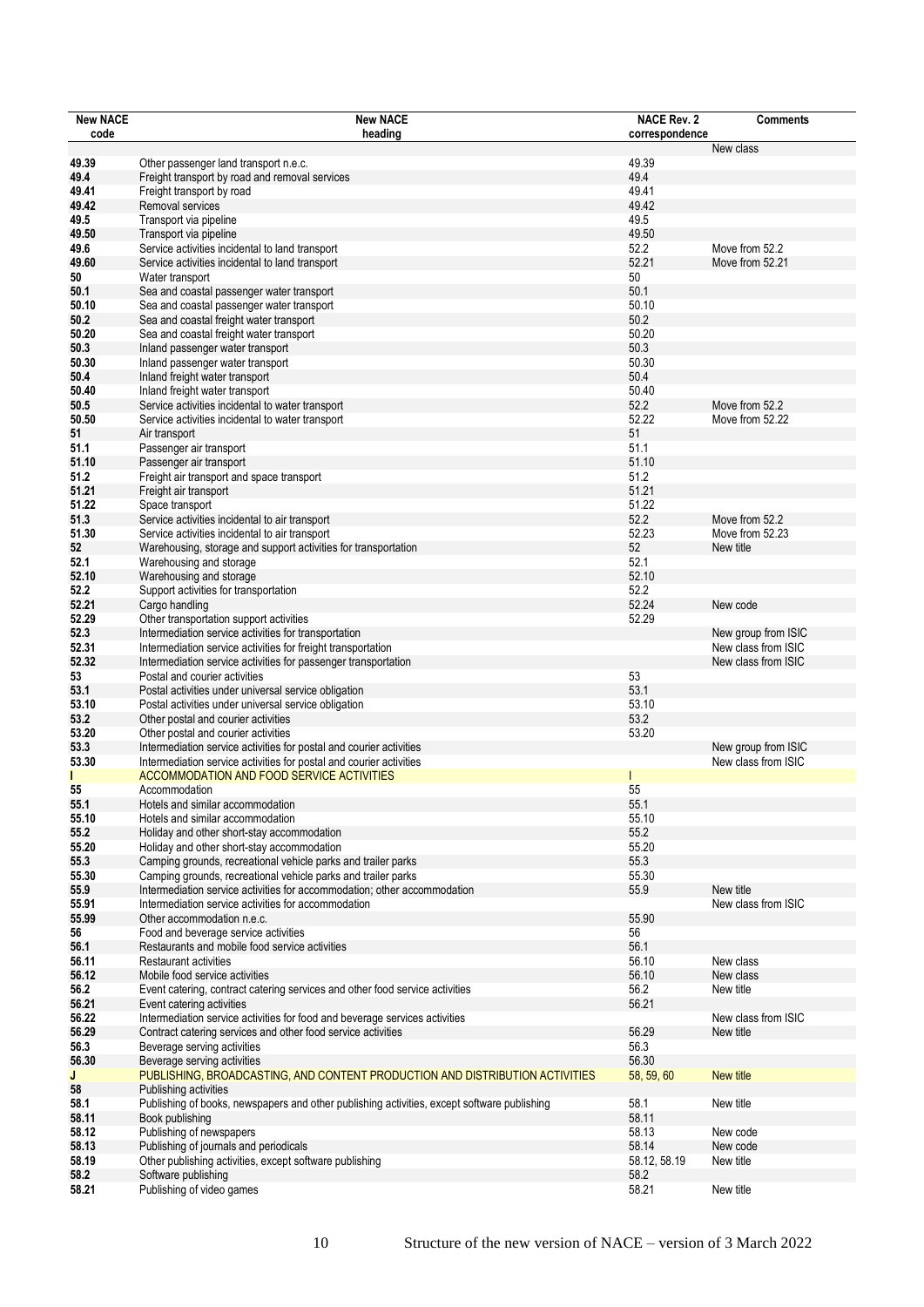| <b>New NACE</b> | <b>New NACE</b>                                                                                               | <b>NACE Rev. 2</b> | <b>Comments</b>       |
|-----------------|---------------------------------------------------------------------------------------------------------------|--------------------|-----------------------|
| code            | heading                                                                                                       | correspondence     |                       |
| 58.29           | Other software publishing                                                                                     | 58.29              |                       |
| 59              | Motion picture, video and television programme production, sound recording and music publishing activities 59 |                    |                       |
| 59.1            | Motion picture, video and television programme activities                                                     | 59.1               |                       |
| 59.11           | Motion picture, video and television programme production activities                                          | 59.11              |                       |
| 59.12           | Motion picture, video and television programme post-production activities                                     | 59.12              |                       |
| 59.13           | Motion picture and video distribution activities                                                              | 59.13              |                       |
| 59.14           | Motion picture projection activities                                                                          | 59.14              |                       |
| 59.2            | Sound recording and music publishing activities                                                               | 59.2               |                       |
| 59.20           | Sound recording and music publishing activities                                                               | 59.20              |                       |
| 60              | Programming, broadcasting and content distribution activities                                                 | 59,60              | New title             |
| 60.1            | Radio broadcasting and audio distribution activities                                                          | 60.1, 59.2         | New title             |
| 60.10           | Radio broadcasting and audio distribution activities                                                          | 60.10, 59.20       | New title             |
| 60.2            | Television programming, broadcasting and video distribution activities                                        | 60.2, 77.2         | New title             |
| 60.20           | Television programming, broadcasting and video distribution activities                                        | 60.20, 77.22       | New title             |
| 60.3            | News agency and other content distribution activities                                                         | 63.9               | New group             |
| 60.31           | News agency activities                                                                                        | 63.91              | New class             |
|                 |                                                                                                               |                    | Move class from 63.91 |
| 60.39           | Other content distribution activities                                                                         |                    | New class             |
| Κ               | TELECOMMUNICATIONS, COMPUTER PROGRAMMING, CONSULTING AND OTHER INFORMATION                                    | 61, 62, 63         | New section           |
|                 | <b>SERVICE ACTIVITIES</b>                                                                                     |                    |                       |
| 61              | Telecommunications                                                                                            | 61                 |                       |
| 61.1            | Wired, wireless, and satellite telecommunications activities                                                  | 61.1, 61.2, 61.3   | New group             |
| 61.10           | Wired, wireless, and satellite telecommunications activities                                                  | 61.10, 61.20,      | New class             |
|                 |                                                                                                               | 61.30              |                       |
| 61.2            | Intermediation service activities for telecommunications activities                                           |                    | New group from ISIC   |
| 61.20           | Intermediation service activities for telecommunications activities                                           |                    | New class from ISIC   |
| 61.9            | Other telecommunications activities                                                                           | 61.9               |                       |
| 61.90           | Other telecommunications activities                                                                           | 61.90              |                       |
| 62              | Computer programming, consultancy and related activities                                                      | 62                 |                       |
| 62.1            | Computer programming activities                                                                               | 62.01              | New group             |
| 62.11           | Development of video games, video game software, and video game software tools                                | 62.01              | New class             |
| 62.19           | Other computer programming activities                                                                         | 62.01              | New class             |
| 62.2            | Computer consultancy and computer facilities management activities                                            | 62.02, 62.03       | New group             |
| 62.20           | Computer consultancy and computer facilities management activities                                            | 62.02, 62.03       | New class             |
| 62.9            | Other information technology and computer service activities                                                  | 62.09              | New group             |
| 62.90           | Other information technology and computer service activities                                                  | 62.09              | New code              |
| 63              | Computing infrastructure, data processing, hosting, and other information service activities                  | 63                 | New title             |
| 63.1            | Computing infrastructure, data processing, hosting, and other information service activities                  | 63.1               | New group             |
| 63.10           | Computing infrastructure, data processing, hosting, and other information service activities                  | 63.11              | New class             |
| 63.9            | Web search portal activities and other information service activities                                         | 63.1, 63.9         | New group             |
| 63.90           | Web search portal activities and other information service activities                                         | 63.12, 63.91,      | New class             |
|                 |                                                                                                               | 63.99              |                       |
| L               | <b>FINANCIAL AND INSURANCE ACTIVITIES</b>                                                                     | Κ                  | Section code change   |
| 64              | Financial service activities, except insurance and pension funding                                            | 64                 |                       |
| 64.1            | Monetary intermediation                                                                                       | 64.1               |                       |
| 64.11           | Central banking                                                                                               | 64.11              |                       |
| 64.19           | Other monetary intermediation                                                                                 | 64.19              |                       |
| 64.2            | Activities of holding companies and financing conduits                                                        | 64.2               | New title             |
| 64.21           | Activities of holding companies                                                                               | 64.20              |                       |
| 64.22           | Activities of financing conduits                                                                              | 64.20              | New class from ISIC   |
| 64.3            | Activities of trusts, funds and similar financial entities                                                    | 64.3               | New title             |
| 64.31           | Activities of money market and non-money market investments funds                                             | 64.30              | New title             |
| 64.32           | Activities of trust, estate and agency accounts                                                               | 64.30              | New class             |
| 64.9            | Other financial service activities, except insurance and pension funding                                      | 64.9               |                       |
| 64.91           | Financial leasing                                                                                             | 64.91              |                       |
| 64.92           | Other credit granting                                                                                         | 64.92              |                       |
| 64.99           | Other financial service activities, except insurance and pension funding n.e.c.                               | 64.99              |                       |
| 65              | Insurance, reinsurance and pension funding, except compulsory social security                                 | 65                 |                       |
| 65.1            | Insurance                                                                                                     | 65.1               |                       |
| 65.11           | Life insurance                                                                                                | 65.11              |                       |
| 65.12           | Non-life insurance                                                                                            | 65.12              |                       |
|                 |                                                                                                               | 65.2               |                       |
| 65.2<br>65.20   | Reinsurance<br>Reinsurance                                                                                    | 65.20              |                       |
|                 |                                                                                                               |                    |                       |
| 65.3            | Pension funding                                                                                               | 65.3               |                       |
| 65.30           | Pension funding                                                                                               | 65.30              |                       |
| 66              | Activities auxiliary to financial services and insurance activities                                           | 66                 |                       |
| 66.1            | Activities auxiliary to financial services, except insurance and pension funding                              | 66.1               |                       |
| 66.11           | Administration of financial markets                                                                           | 66.11              |                       |
| 66.12           | Security and commodity contracts brokerage                                                                    | 66.12              |                       |
| 66.19           | Other activities auxiliary to financial services, except insurance and pension funding                        | 66.19              |                       |
| 66.2            | Activities auxiliary to insurance and pension funding                                                         | 66.2               |                       |
| 66.21           | Risk and damage evaluation                                                                                    | 66.21              |                       |
| 66.22           | Activities of insurance agents and brokers                                                                    | 66.22              |                       |
| 66.29           | Other activities auxiliary to insurance and pension funding                                                   | 66.29              |                       |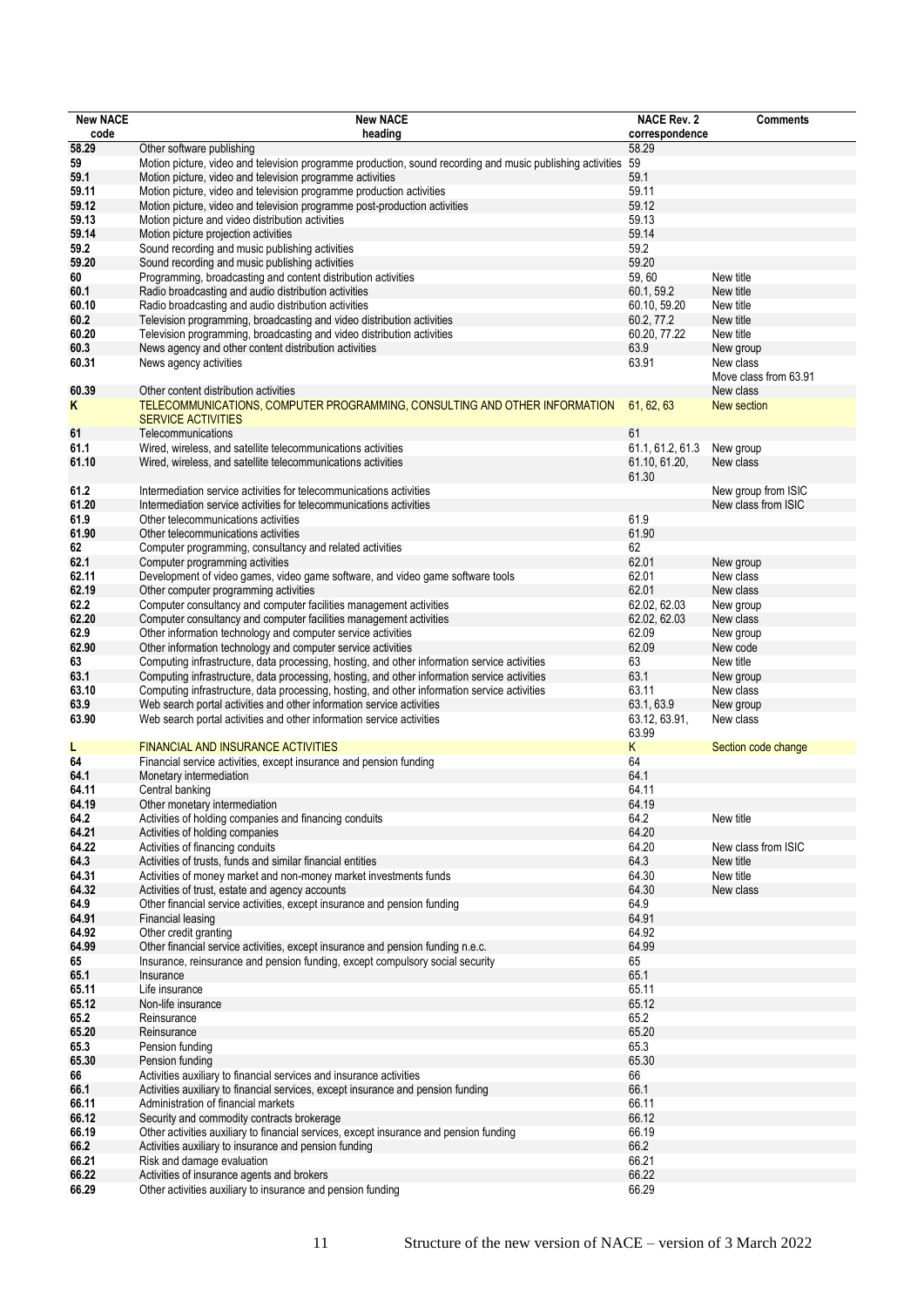| <b>New NACE</b> | <b>New NACE</b>                                                                  | <b>NACE Rev. 2</b>     | <b>Comments</b>        |
|-----------------|----------------------------------------------------------------------------------|------------------------|------------------------|
| code            | heading                                                                          | correspondence         |                        |
| 66.3            | Fund management activities                                                       | 66.3                   |                        |
| 66.30           | Fund management activities                                                       | 66.30                  |                        |
| M               | <b>REAL ESTATE ACTIVITIES</b>                                                    | L                      | Section code change    |
| 68              | Real estate activities                                                           | 68                     |                        |
| 68.1            | Real estate activities with own property; development of building projects       | 68.1                   | New title              |
| 68.11           | Buying and selling of own real estate                                            | 68.10                  |                        |
| 68.12           | Development of building projects                                                 | 41.10                  | New class              |
| 68.2            | Rental and operating of own or leased real estate                                | 68.2                   |                        |
| 68.20           | Rental and operating of own or leased real estate                                | 68.20                  |                        |
| 68.3            | Real estate activities on a fee or contract basis                                | 68.3                   |                        |
| 68.31           | Intermediation service activities for real estate activities                     | 68.31                  | New title              |
| 68.32           | Other real estate activities on a fee or contract basis                          | 68.32                  | New title              |
| N               | PROFESSIONAL, SCIENTIFIC AND TECHNICAL ACTIVITIES                                | M                      | Section code change    |
| 69              | Legal and accounting activities                                                  | 69                     |                        |
| 69.1            | Legal activities                                                                 | 69.1                   |                        |
| 69.10           | Legal activities                                                                 | 69.10                  |                        |
| 69.2            | Accounting, bookkeeping and auditing activities; tax consultancy                 | 69.2                   |                        |
| 69.20           | Accounting, bookkeeping and auditing activities; tax consultancy                 | 69.20                  |                        |
| 70              | Activities of head offices; management consultancy activities                    | 70                     |                        |
| 70.1            | Activities of head offices                                                       | 70.1                   |                        |
| 70.10           | Activities of head offices                                                       | 70.10                  |                        |
| 70.2            | Business and other management consultancy activities                             | 70.2                   | New title              |
| 70.20           | Business and other management consultancy activities                             | 70.22                  | New code               |
| 71              | Architectural and engineering activities; technical testing and analysis         | 71                     |                        |
| 71.1            | Architectural and engineering activities and related technical consultancy       | 71.1                   |                        |
| 71.11           | Architectural activities                                                         | 71.11                  |                        |
| 71.12           | Engineering activities and related technical consultancy                         | 71.12                  |                        |
| 71.2            | Technical testing and analysis                                                   | 71.2                   |                        |
| 71.20           | Technical testing and analysis                                                   | 71.20                  |                        |
| 72              | Scientific research and development                                              | 72                     |                        |
| 72.0            | Scientific research and development                                              | 72.1, 72.2             | New group              |
| 72.00           | Scientific research and development                                              | 72.11, 72.19,<br>72.20 | New class              |
| 73              | Activities of advertising, market research and public relations                  | 73                     | New title              |
| 73.1            | Advertising                                                                      | 73.1                   |                        |
| 73.11           | Activities of advertising agencies                                               | 73.11                  | New title              |
| 73.12           | Media representation                                                             | 73.12                  |                        |
| 73.2            | Market research and public opinion polling                                       | 73.2                   |                        |
| 73.20           | Market research and public opinion polling                                       | 73.20                  |                        |
| 73.3            | Public relations and communication activities                                    | 70.2                   | New group              |
| 73.30           | Public relations and communication activities                                    | 70.21                  | New class              |
| 74              | Other professional, scientific and technical activities                          | 74                     |                        |
| 74.1            | Specialised design activities                                                    | 74.1                   |                        |
| 74.11           | Industrial product and fashion design activities                                 | 74.10                  | New title<br>New class |
| 74.12           | Graphic design and visual communication activities                               | 74.10                  | New title<br>New class |
| 74.13           | Interior design activities                                                       | 74.10                  | New title<br>New class |
| 74.14           | Other specialised design activities                                              | 74.10                  | New class              |
| 74.2            | Photographic activities                                                          | 74.2                   |                        |
| 74.20           | Photographic activities                                                          | 74.20                  |                        |
| 74.3            | Translation and interpretation activities                                        | 74.3                   |                        |
| 74.30           | Translation and interpretation activities                                        | 74.30                  |                        |
| 74.9            | Other professional, scientific and technical activities n.e.c.                   | 74.9                   |                        |
| 74.91           | Patent brokering (marketing) service activities                                  | 74.90                  | New class from ISIC    |
| 74.99           | All other professional, scientific and technical activities n.e.c.               | 74.90                  |                        |
| 75              | Veterinary activities                                                            | 75                     |                        |
| 75.0            | Veterinary activities                                                            | 75.0                   |                        |
| 75.00           | Veterinary activities                                                            | 75.00                  |                        |
| 0               | ADMINISTRATIVE AND SUPPORT SERVICE ACTIVITIES                                    | ${\sf N}$              | Section code change    |
| 77              | Rental and leasing activities                                                    | $77$                   |                        |
| 77.1            | Rental and leasing of motor vehicles                                             | 77.1                   |                        |
| 77.11           | Rental and leasing of cars and light motor vehicles                              | 77.11                  |                        |
| 77.12           | Rental and leasing of trucks                                                     | 77.12                  |                        |
| 77.2            | Rental and leasing of personal and household goods                               | 77.2                   |                        |
| 77.21           | Rental and leasing of recreational and sports goods                              | 77.21                  |                        |
| 77.29           | Rental and leasing of other personal and household goods                         | 77.22, 77.29           |                        |
| 77.3            | Rental and leasing of other machinery, equipment and tangible goods              | 77.3                   |                        |
| 77.31           | Rental and leasing of agricultural machinery and equipment                       | 77.31                  |                        |
| 77.32           | Rental and leasing of construction and civil engineering machinery and equipment | 77.32                  |                        |
| 77.33           | Rental and leasing of office machinery and equipment (including computers)       | 77.33                  |                        |
| 77.34           | Rental and leasing of water transport equipment                                  | 77.34                  |                        |
| 77.35           | Rental and leasing of air transport equipment                                    | 77.35                  |                        |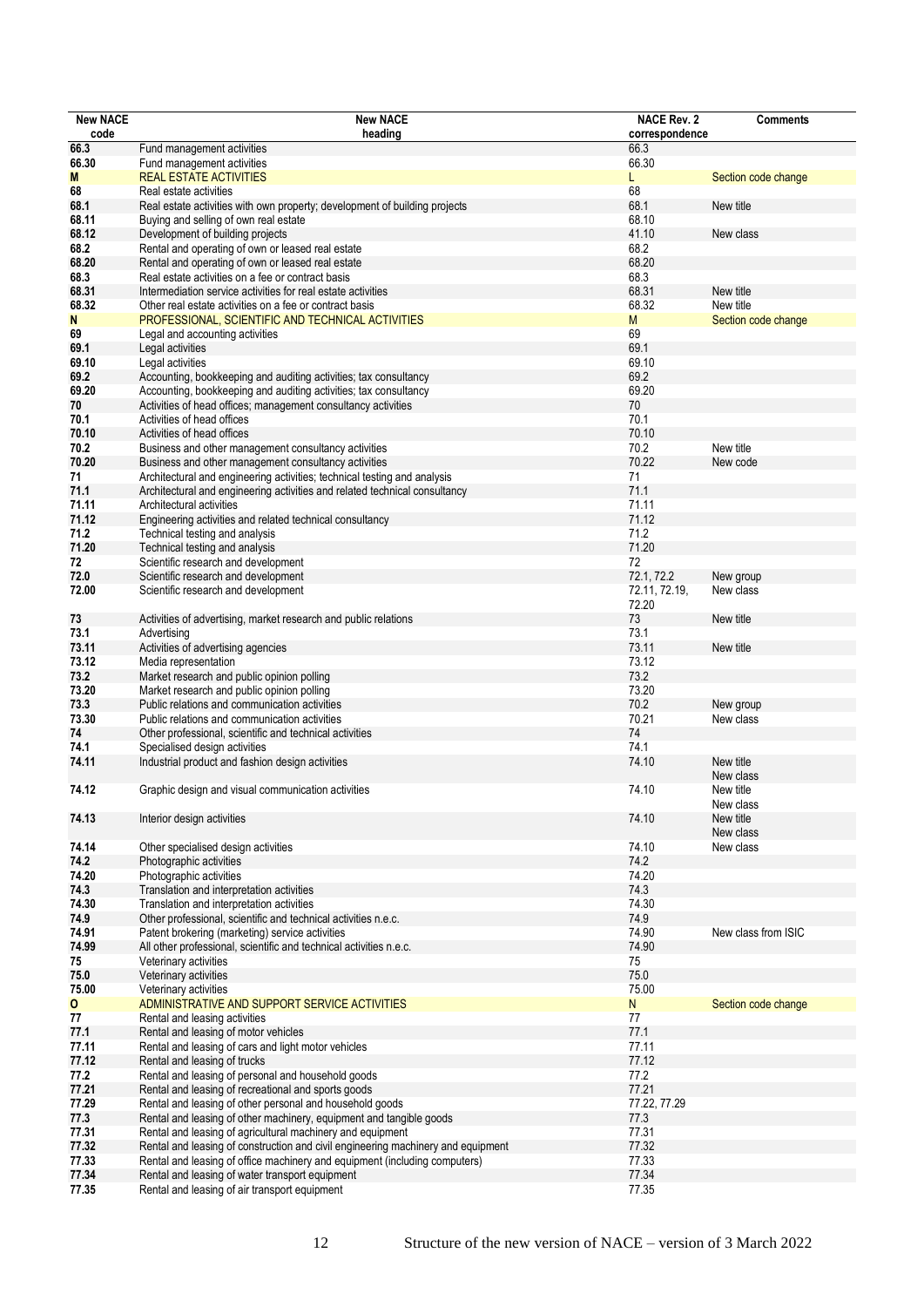| <b>New NACE</b> | <b>New NACE</b>                                                                                                                                            | <b>NACE Rev. 2</b>     | <b>Comments</b>                |
|-----------------|------------------------------------------------------------------------------------------------------------------------------------------------------------|------------------------|--------------------------------|
| code            | heading                                                                                                                                                    | correspondence         |                                |
| 77.39           | Rental and leasing of other machinery, equipment and tangible goods n.e.c.                                                                                 | 77.39                  |                                |
| 77.4            | Leasing of intellectual property and similar products, except copyrighted works                                                                            | 77.4                   |                                |
| 77.40           | Leasing of intellectual property and similar products, except copyrighted works                                                                            | 77.40                  |                                |
| 77.5            | Intermediation service activities for rental and leasing of tangible goods and non-financial intangible assets                                             |                        | New group from ISIC            |
| 77.51           | Intermediation service activities for rental and leasing of cars, motorhomes and trailers                                                                  |                        | New class from ISIC            |
| 77.59           | Intermediation service activities for rental and leasing of other tangible goods and non-financial intangible                                              |                        | New class from ISIC            |
|                 | assets                                                                                                                                                     |                        |                                |
| 78              | <b>Employment activities</b>                                                                                                                               | 78                     |                                |
| 78.1            | Activities of employment placement agencies                                                                                                                | 78.1                   |                                |
| 78.10           | Activities of employment placement agencies                                                                                                                | 78.10                  |                                |
| 78.2            | Temporary employment agency activities and other human resource provisions                                                                                 | 78.2, 78.3             | New group                      |
| 78.20           | Temporary employment agency activities and other human resource provisions                                                                                 | 78.20, 78.30           | New class                      |
| 79              | Travel agency, tour operator and other reservation service and related activities                                                                          | 79                     |                                |
| 79.1            | Travel agency and tour operator activities                                                                                                                 | 79.1                   |                                |
| 79.11           | Travel agency activities                                                                                                                                   | 79.11                  |                                |
| 79.12           | Tour operator activities                                                                                                                                   | 79.12                  |                                |
| 79.9            | Other reservation service and related activities                                                                                                           | 79.9                   |                                |
| 79.90           | Other reservation service and related activities                                                                                                           | 79.90                  |                                |
| 80              | Security and investigation activities                                                                                                                      | 80<br>80.1, 80.2, 80.3 |                                |
| 80.1            | Security activities                                                                                                                                        | 80.10, 80.30           | New title<br>New class         |
| 80.11           | Private security and investigation activities                                                                                                              | 80.20                  |                                |
| 80.12           | Security systems service activities                                                                                                                        |                        | New title<br>New class         |
| 81              | Services to buildings and landscape activities                                                                                                             | 81                     |                                |
| 81.1            | Combined facilities support activities                                                                                                                     | 81.1                   |                                |
| 81.10           | Combined facilities support activities                                                                                                                     | 81.10                  |                                |
| 81.2            | Cleaning activities                                                                                                                                        | 81.2                   |                                |
| 81.21           | General cleaning of buildings                                                                                                                              | 81.21                  |                                |
| 81.22           | Other building and industrial cleaning activities                                                                                                          | 81.22                  |                                |
| 81.29           | Other cleaning activities                                                                                                                                  | 81.29                  |                                |
| 81.3            | Landscape service activities                                                                                                                               | 81.3                   |                                |
| 81.30           | Landscape service activities                                                                                                                               | 81.30                  |                                |
| 82              | Office administrative, office support and other business support activities                                                                                | 82                     |                                |
| 82.1            | Office administrative and support activities                                                                                                               | 82.1                   |                                |
| 82.10           | Office administrative and support activities                                                                                                               | 82.11, 82.19           | New class                      |
| 82.2            | Activities of call centres                                                                                                                                 | 82.2                   |                                |
| 82.20           | Activities of call centres                                                                                                                                 | 82.20                  |                                |
| 82.3            | Organisation of conventions and trade shows                                                                                                                | 82.3                   |                                |
| 82.30           | Organisation of conventions and trade shows                                                                                                                | 82.30                  |                                |
| 82.4            | Intermediation service activities for business support activities (except financial intermediation), n.e.c.                                                |                        | New group from ISIC            |
| 82.40           | Intermediation service activities for business support activities (except financial intermediation), n.e.c.                                                |                        | New class from ISIC            |
| 82.9            | Business support service activities n.e.c.                                                                                                                 | 82.9                   |                                |
| 82.91           | Activities of collection agencies and credit bureaus                                                                                                       | 82.91, 82.99           |                                |
| 82.92           | Packaging activities                                                                                                                                       | 82.92                  |                                |
| 82.99           | Other business support service activities n.e.c.                                                                                                           | 82.99                  |                                |
| P               | ACTIVITIES OF PUBLIC ADMINISTRATION; COMPULSORY SOCIAL SECURITY ATIVTIES                                                                                   | 0                      | New title; section code change |
| 84              | Public administration and defence; compulsory social security                                                                                              | 84                     |                                |
| 84.1            | Administration of the State and the economic, social and environmental policies of the community                                                           | 84.1                   | New title                      |
| 84.11           | General public administration activities<br>Regulation of the activities of providing health care, education, cultural services and other social services, | 84.11                  |                                |
| 84.12           | excluding social security and environment                                                                                                                  | 84.12                  | New title                      |
| 84.13           | Regulation of the activities of providing environmental services                                                                                           |                        | New class from ISIC            |
| 84.14           | Regulation of and contribution to more efficient operation of businesses                                                                                   | 84.13                  | Renumbering                    |
| 84.2            | Provision of services to the community as a whole                                                                                                          | 84.2                   |                                |
| 84.21           | Foreign affairs                                                                                                                                            | 84.21                  |                                |
| 84.22           | Defence activities                                                                                                                                         | 84.22                  |                                |
| 84.23           | Justice and judicial activities                                                                                                                            | 84.23                  |                                |
| 84.24           | Public order and safety activities                                                                                                                         | 84.24                  |                                |
| 84.25           | Fire service activities                                                                                                                                    | 84.25                  |                                |
| 84.3            | Compulsory social security activities                                                                                                                      | 84.3                   |                                |
| 84.30           | Compulsory social security activities                                                                                                                      | 84.30                  |                                |
| Q               | <b>EDUCATION</b>                                                                                                                                           | P                      | Section code change            |
| 85              | Education                                                                                                                                                  | 85                     |                                |
| 85.1            | Pre-primary education                                                                                                                                      | 85.1                   |                                |
| 85.10           | Pre-primary education                                                                                                                                      | 85.10                  |                                |
| 85.2            | Primary education                                                                                                                                          | 85.2                   |                                |
| 85.20           | Primary education                                                                                                                                          | 85.20                  |                                |
| 85.3            | Secondary and post-secondary non-tertiary education                                                                                                        | 85.3                   | New title                      |
| 85.31           | General secondary education                                                                                                                                | 85.31                  |                                |
| 85.32           | Vocational secondary education                                                                                                                             | 85.32                  | New title                      |
| 85.33           | Post-secondary non-tertiary education                                                                                                                      | 85.41                  | New class                      |
| 85.4            | Tertiary education                                                                                                                                         | 85.4                   | New title                      |
| 85.40           | Tertiary education                                                                                                                                         | 85.42                  | New code                       |
| 85.5            | Other education                                                                                                                                            | 85.5                   |                                |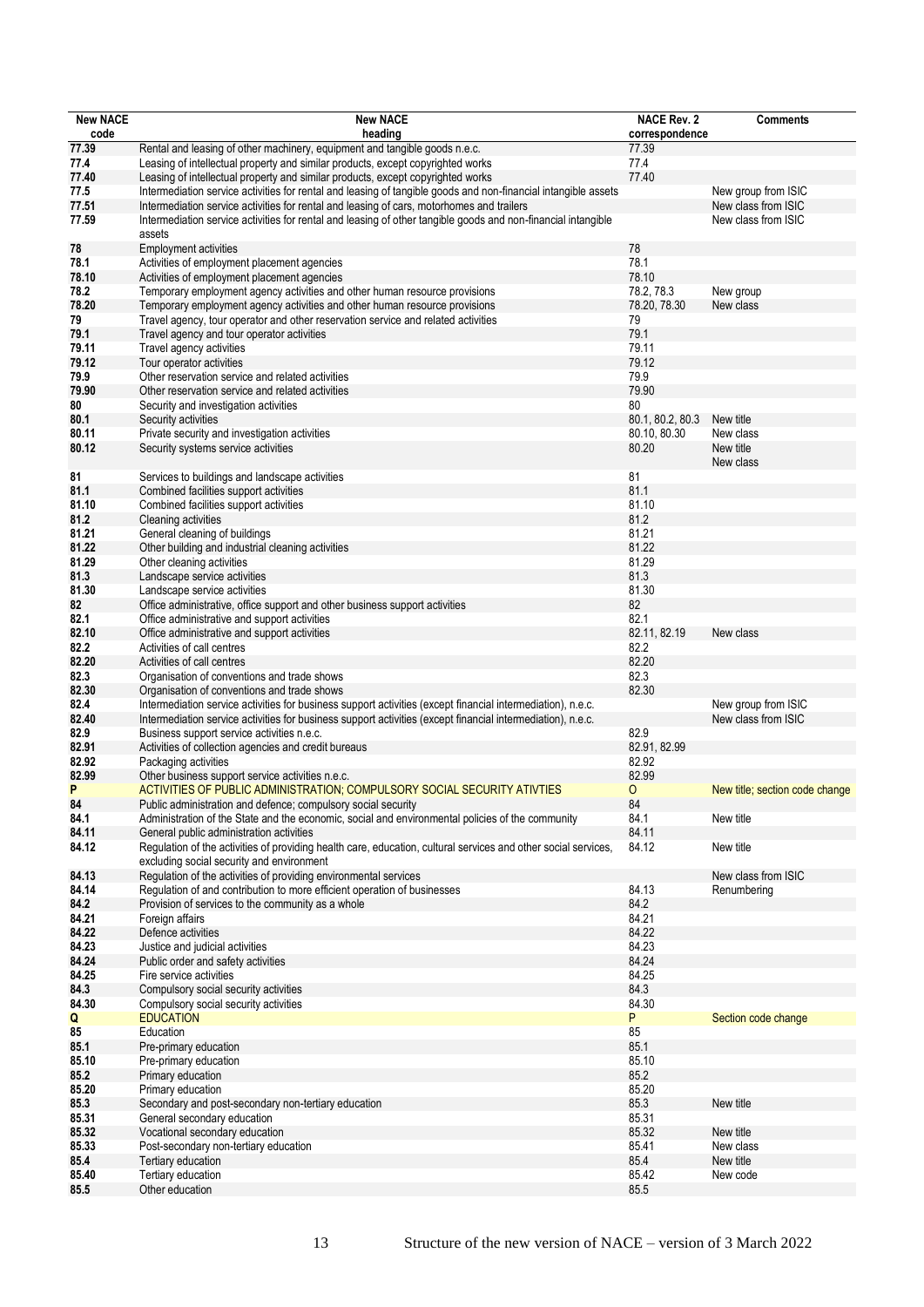| <b>New NACE</b> | <b>New NACE</b>                                                                             | <b>NACE Rev. 2</b> | <b>Comments</b>                |
|-----------------|---------------------------------------------------------------------------------------------|--------------------|--------------------------------|
| code            | heading                                                                                     | correspondence     |                                |
| 85.51           | Sports and recreation education                                                             | 85.51              |                                |
| 85.52           | Cultural education                                                                          | 85.52              |                                |
| 85.53           | Driving school activities                                                                   | 85.53              |                                |
| 85.59           | Other education n.e.c.                                                                      | 85.59              |                                |
| 85.6            | Educational support activities                                                              | 85.6               |                                |
| 85.61           | Intermediation service activities for courses and tutors                                    |                    | New class from ISIC            |
|                 |                                                                                             |                    |                                |
| 85.69           | Other educational support activities                                                        | 85.60              |                                |
| R               | HUMAN HEALTH AND SOCIAL WORK ACTIVITIES                                                     | $\mathsf Q$        | Section code change            |
| 86              | Human health activities                                                                     | 86                 |                                |
| 86.1            | Hospital activities                                                                         | 86.1               |                                |
| 86.10           | Hospital activities                                                                         | 86.10              | New class                      |
| 86.2            | Medical and dental practice activities                                                      | 86.2               |                                |
| 86.21           | General medical practice activities                                                         | 86.21              |                                |
| 86.22           | Medical specialists activities                                                              | 86.22              | New title                      |
| 86.23           | Dental practice care activities                                                             | 86.23              | New title                      |
| 86.9            | Other human health activities                                                               | 86.9               |                                |
| 86.91           | Intermediation service activities for medical, dental, and other health services            | 86.90              | New class                      |
| 86.92           | Diagnostic imaging services and medical laboratory activities                               | 86.90              | New class                      |
| 86.93           | Patient transportation by ambulance                                                         | 86.90              | New class                      |
| 86.94           | Activities of psychological psychotherapist                                                 | 86.90              | New title                      |
|                 |                                                                                             |                    | New class                      |
| 86.95           | Nursing and midwifery activities                                                            | 86.90              | New class                      |
| 86.96           | Physiotherapy activities                                                                    | 86.90              | New title                      |
|                 |                                                                                             |                    | New class                      |
| 86.97           | Traditional, complementary and alternative medicine activities                              | 86.90              | New title                      |
|                 |                                                                                             |                    |                                |
| 86.99           | Other human health activities n.e.c.                                                        | 86.90              | New class                      |
|                 |                                                                                             |                    |                                |
| 87              | Residential care activities                                                                 | 87                 |                                |
| 87.1            | Residential nursing care activities                                                         | 87.1               |                                |
| 87.10           | Residential nursing care activities                                                         | 87.10              |                                |
| 87.2            | Residential care activities for persons living with or having a                             | 87.2               | EP request                     |
|                 | diagnosis of a mental illness or substance abuse                                            |                    |                                |
| 87.20           | Residential care activities for persons living with or having a                             | 87.20              | EP request                     |
|                 | diagnosis of a mental illness or substance abuse                                            |                    |                                |
| 87.3            | Residential care activities for older persons or persons with disabilities                  | 87.3               | EP request                     |
| 87.30           | Residential care activities for older persons or persons with disabilities                  | 87.30              | EP request                     |
| 87.9            | Other residential care activities                                                           | 87.9               |                                |
| 87.91           | Intermediation service activities for residential care activities                           |                    | New class from ISIC            |
| 87.99           | Other residential care activities                                                           | 87.90              |                                |
| 88              | Social work activities without accommodation                                                | 88                 |                                |
| 88.1            | Social work activities without accommodation for older persons or persons with disabilities | 88.1               | EP request                     |
| 88.10           | Social work activities without accommodation for older persons or persons with disabilities | 88.10              | EP request                     |
| 88.9            | Other social work activities without accommodation                                          | 88.9               |                                |
| 88.91           | Child day-care activities                                                                   | 88.91              |                                |
| 88.99           | Other social work activities without accommodation n.e.c.                                   | 88.99              |                                |
| S               | ARTS, SPORTS AND RECREATION                                                                 | R                  | Section code change, new title |
| 90              | Arts creation and performing arts activities                                                | 90                 | New title                      |
| 90.1            | Arts creation activities                                                                    | 90.0               | New title, new group           |
| 90.11           | Literary creation and musical composition activities                                        | 90.03              | New title                      |
| 90.12           | Visual arts creation activities                                                             | 90.03              | New title                      |
|                 |                                                                                             | 90.03              |                                |
| 90.13           | Arts creation activities n.e.c.                                                             |                    | New class                      |
| 90.2            | Activities of performing arts                                                               | 90.0               | New title                      |
| 90.20           | Activities of performing arts                                                               | 90.01              | New class                      |
| 90.3            | Support activities to arts creation and performing arts                                     | 90.0               | New title                      |
| 90.31           | Operation of arts facilities and sites                                                      | 90.02, 90.03,      | New group                      |
|                 |                                                                                             | 90.04              |                                |
| 90.39           | Other support activities to arts and performing arts                                        | 90.02              | New title                      |
| 91              | Libraries, archives, museums and other cultural activities                                  | 91                 | New class                      |
| 91.1            | Library and archive activities                                                              | 91.0               | New group                      |
| 91.11           | Library activities                                                                          | 91.01              | New class                      |
| 91.12           | Archive activities                                                                          | 91.01              | New class                      |
| 91.2            | Museums, collections, historical sites and monuments activities                             | 91.0               | New group                      |
| 91.21           | Museums and collection activities                                                           | 91.02              | New class                      |
| 91.22           | Historical sites and monuments activities                                                   | 91.03              | New class                      |
| 91.3            | Conservation, restoration and other support activities for cultural heritage                | 91.0               | New group                      |
| 91.30           | Conservation, restoration and other support activities for cultural heritage                | 91.03              | New class                      |
| 91.4            | Botanical and zoological gardens and nature reserves activities                             | 91.0               | New group                      |
| 91.41           | Botanical and zoological garden activities                                                  | 91.04              | New class                      |
| 91.42           | Nature reserves activities                                                                  | 91.04              | New class                      |
| 92              | Gambling and betting activities                                                             | 92                 |                                |
| 92.0            | Gambling and betting activities                                                             | 92.0               |                                |
| 92.00           | Gambling and betting activities                                                             | 92.00              |                                |
| 93              | Sports activities and amusement and recreation activities                                   | 93                 |                                |
| 93.1            | Sports activities                                                                           | 93.1               |                                |
|                 |                                                                                             |                    |                                |